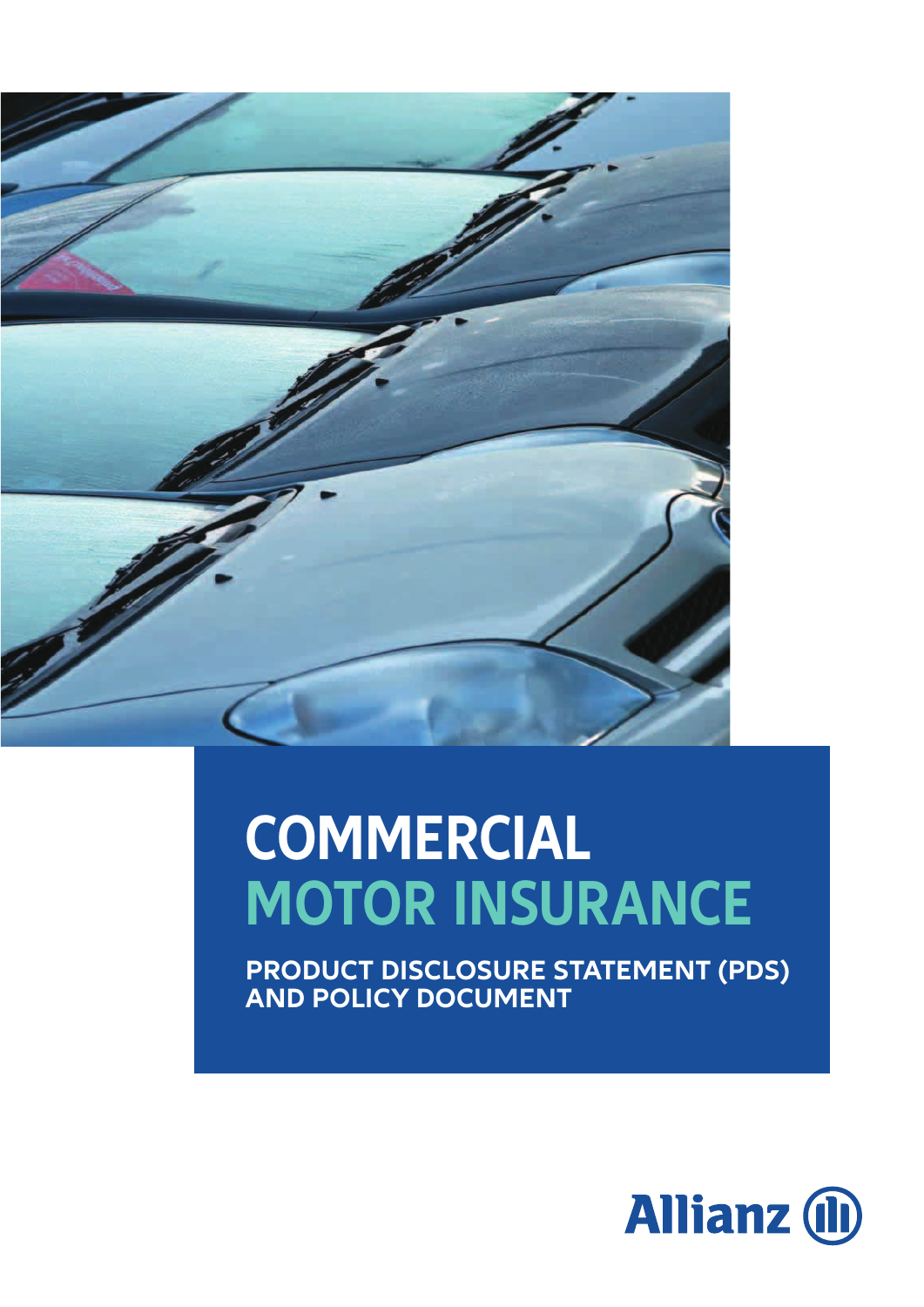## About Allianz

Allianz Australia Insurance Limited ABN 15 000 122 850 AFS Licence No. 234708 is the insurer of the Policy and is one of Australia's largest general insurers. We utilise years of local expertise, combined with global experience to offer a wide range of products and services to Our customers. As a member of the worldwide Allianz Group, We are committed to continuous improvement of Our products and services and strive to achieve this through knowledge transfer within the Group, dedicated technical research units, sharing globally new product developments and a wide range of risk management services.

#### The following definition applies to this PDS:

"We", "Our", or "Us" refers to the insurer Allianz Australia Insurance Limited, ABN 15 000 122 850, AFS Licence No. 234708.

Telephone: 13 2664 and website: allianz.com.au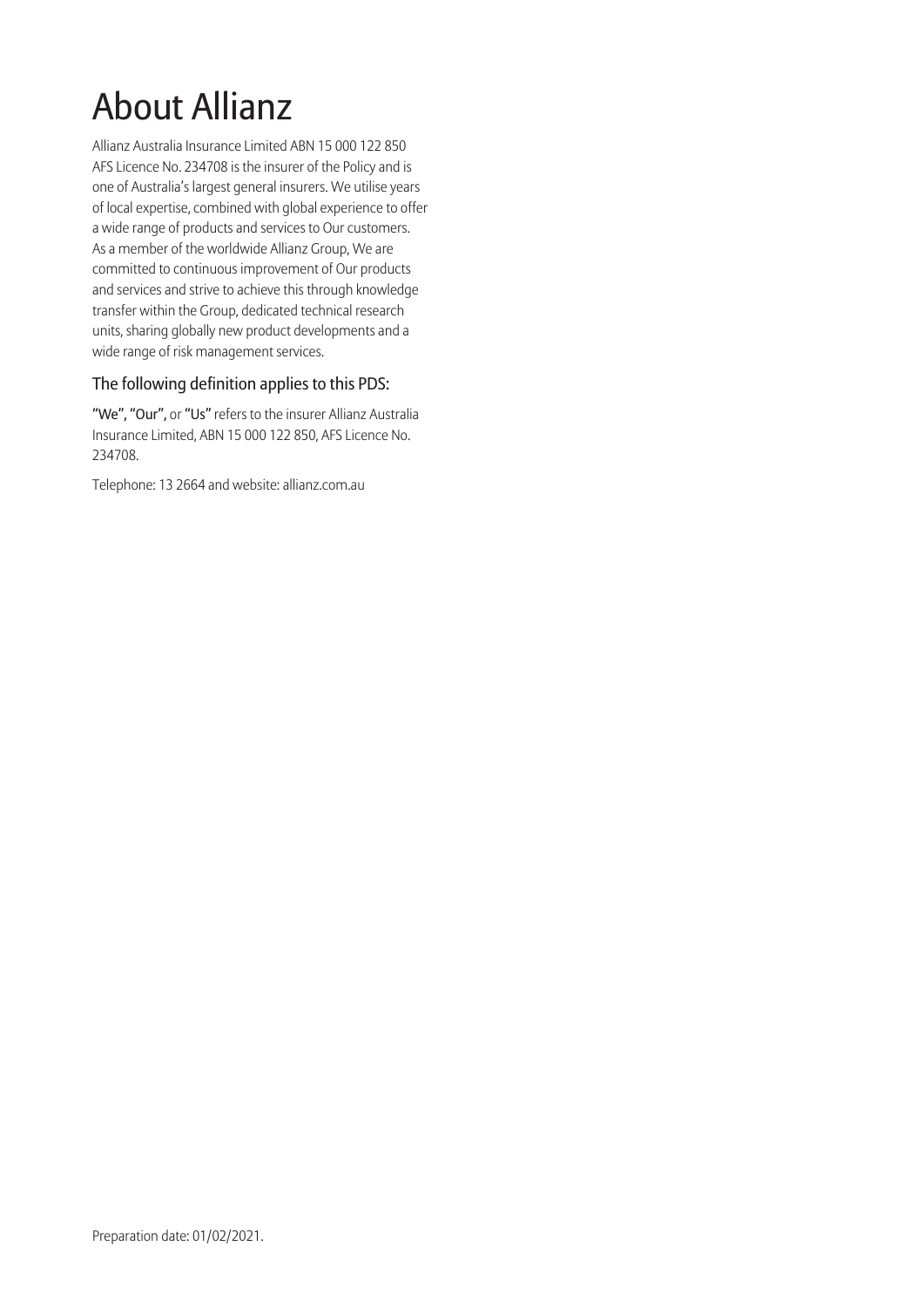## Table of contents

|                                                                                   | page           |
|-----------------------------------------------------------------------------------|----------------|
| Introduction                                                                      |                |
| About this insurance                                                              | 2              |
| Summary of the available covers                                                   | 2              |
| Some words have special meanings                                                  | 2              |
| How We calculate Your premium                                                     | $\overline{2}$ |
| Our contract with You                                                             | 3              |
| Your obligation to comply with the Policy<br>terms and conditions                 | 3              |
| Your Duty of Disclosure                                                           | 3              |
| Privacy Notice                                                                    | 3              |
| General Insurance Code of Practice                                                | 4              |
| How to make a claim                                                               | 4              |
| Complaints                                                                        | 4              |
| Cooling Off Period                                                                | 5              |
| Cancellation rights under Your Policy                                             | 5              |
| <b>Financial Claims Scheme</b>                                                    | 5              |
| Updating this PDS                                                                 | 5              |
| Further information and confirmation of transactions                              | 5              |
| <b>Benefits of cover available</b>                                                | 6              |
| <b>General definitions</b>                                                        | 8              |
| Section 1 – Loss of or Damage to Your Vehicle                                     |                |
| Loss of or Damage Cover                                                           | 10             |
| Additional benefits applicable to this section                                    | 10             |
| Restrictive cover option available under this section                             | 13             |
| Specific options available under section 1<br>- Loss of or Damage to Your Vehicle | 13             |
| Specific exclusions applicable to this section                                    | 13             |
| Section 2 – Third Party Property Damage                                           |                |
| Cover for damage to other people's property<br>(legal liability)                  | 14             |
| Additional benefits applicable to this section                                    | 14             |
| Specific exclusions applicable to this section                                    | 15             |

|                                                                       | page |
|-----------------------------------------------------------------------|------|
| <b>General Exclusions applicable</b><br>to all sections of the Policy | 17   |
| General Conditions applicable to all sections<br>of the Policy        |      |
| Breach of conditions                                                  | 19   |
| Cross liability                                                       | 19   |
| Joint insured                                                         | 19   |
| Acquired companies                                                    | 19   |
| Changes to Your insurance details – what You<br>must tell Us          | 19   |
| Keeping evidence of the value of the insured property                 | 19   |
| Premium payment by direct debit                                       | 19   |
| Prevention of loss or damage                                          | 20   |
| <b>GST</b> notice                                                     | 20   |
| Making a claim                                                        |      |
| What You must do                                                      | 21   |
| What happens after You make a claim                                   | 21   |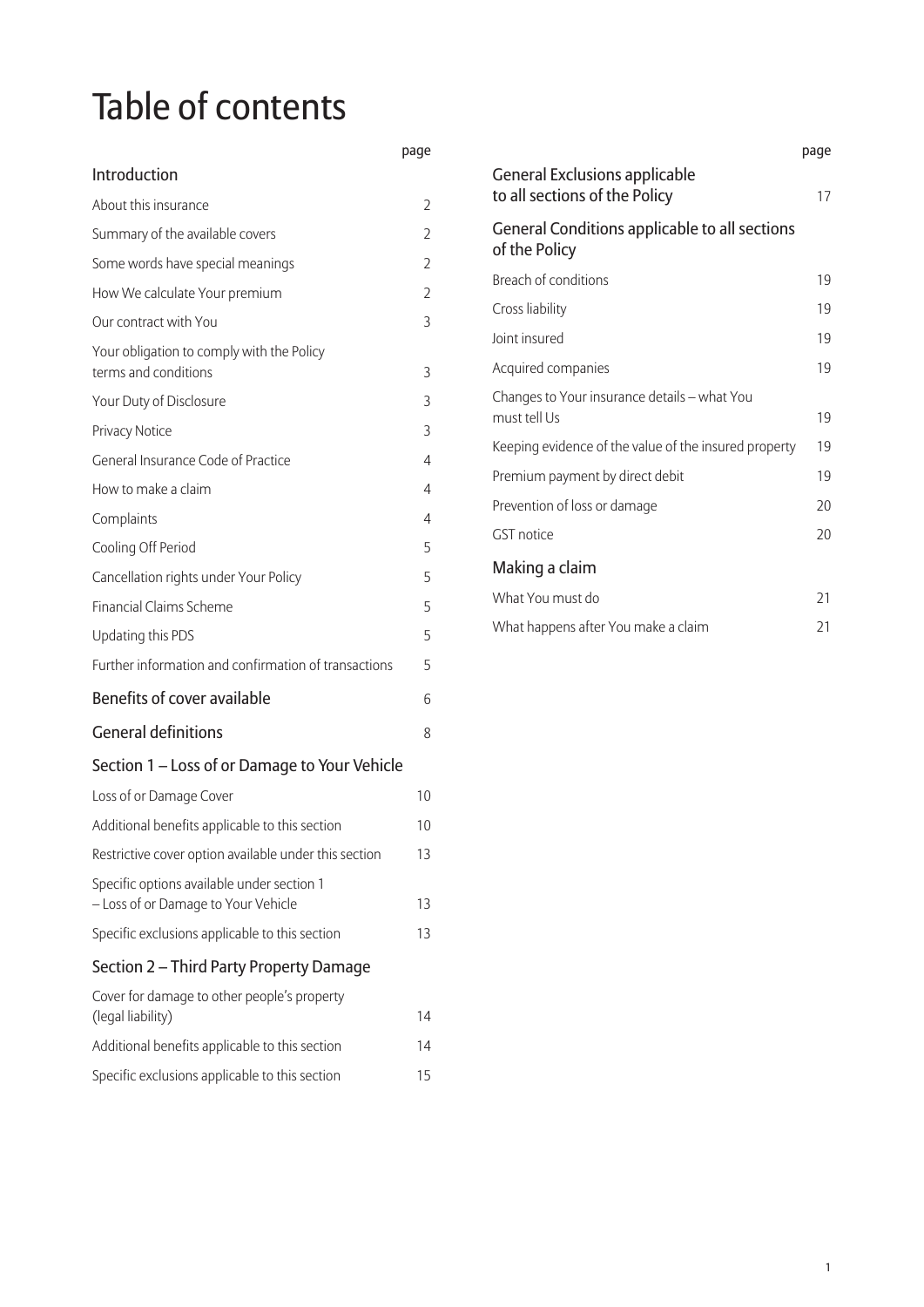## Introduction

Welcome and thank You for choosing Our Commercial Motor Insurance Policy.

## About this insurance

This is an important document. You should read it carefully before making a decision to purchase this insurance.

It will help You to:

- decide whether this insurance will meet Your needs; and
- compare it with other products You may be considering.

Please note that any recommendation or opinion in this document is of a general nature only and does not take into account Your objectives, financial situation or needs. You need to decide if this insurance is right for you and you should read all of the documents that make up the policy to ensure you have the cover you need.

Preparation Date: 01/02/2021.

## Summary of available covers

You can choose from the following three covers:

| <b>Cover Type</b>  | Description of cover provided                                                                                                           |
|--------------------|-----------------------------------------------------------------------------------------------------------------------------------------|
| Comprehensive      | Section 1. Loss of or Damage to                                                                                                         |
| Cover              | Your Vehicle; and                                                                                                                       |
|                    | Section 2. Third Party Property<br>Damage Cover - Cover for Your<br>legal liability for loss or Damage to<br>another person's property. |
| <b>Third Party</b> | Section 2 Only - Cover for Your                                                                                                         |
| Property           | legal liability for loss or Damage to                                                                                                   |
| Damage             | another person's property.                                                                                                              |

With each cover option selected, a range of benefits are included. For details of these benefits please refer to the "Benefits of cover available" table on pages 6 to 7.

## Some words have special meanings

Certain words used in the Policy have special meanings. The General Definitions section of this document on pages 8 and 9 contains such terms. In some cases, certain words may be given a special meaning in a particular section of the Policy when used or in the other documents making up the Policy.

Headings are provided for reference only and do not form part of the Policy for interpretation purposes.

## How We calculate Your premium

The amount of Your premium is determined by taking a number of different matters into account. You can seek a quote at any time.

It is important for You to know that the premium varies depending on the information We receive from You about the risk to be covered by Us. Based on Our experience and expertise as an insurer, We decide what factors increase Our risk and how they should impact on the premium.

The base premium We charge varies according to a number of factors including Your risk profile. Your risk profile is based on a combination of factors that assist in determining the likelihood of a claim occurring in the Policy year and the amount that the claim is likely to cost Us. The factors that make up Your risk profile include Your relevant driving history and driving experience, relevant claims and incident/accident history. Other factors are then taken into account such as where the Vehicle is located, the type of Vehicle being insured and its condition, any accessories and modifications, the amount of cover required and excesses selected and relevant insurance, criminal and bankruptcy history.

Factors that increase the risk to Us may result in a higher base premium whilst factors that decrease Our risk may result in a lower base premium.

Your premium also includes amounts that take into account Our obligation to pay any relevant compulsory government charges, taxes or levies (e.g. Stamp Duty, GST, Emergency Services Levy/ESL) in relation to Your Policy. These amounts will be set out separately on Your schedule of insurance as part of the total premium payable.

In cases where We are required to pay an estimated amount (e.g. for Emergency Services Levies) based on criteria set by the Government, we allocate to the Policy Our estimate of the amount We will be required to pay.

We may over or under recover in any particular year but We will not adjust Your premium because of this. You can ask Us for more details if You wish.

Minimum premiums may apply.

When You apply for this insurance, You will be advised of the total premium amount payable, when it needs to be paid and how it can be paid. This amount will be set out in the schedule, which will be sent to You after the entry into the Policy. If You fail to pay We may reduce any claim payment by the amount of premium owing and/or cancel the Policy in accordance with the process set out in the "How We may cancel this Policy" section.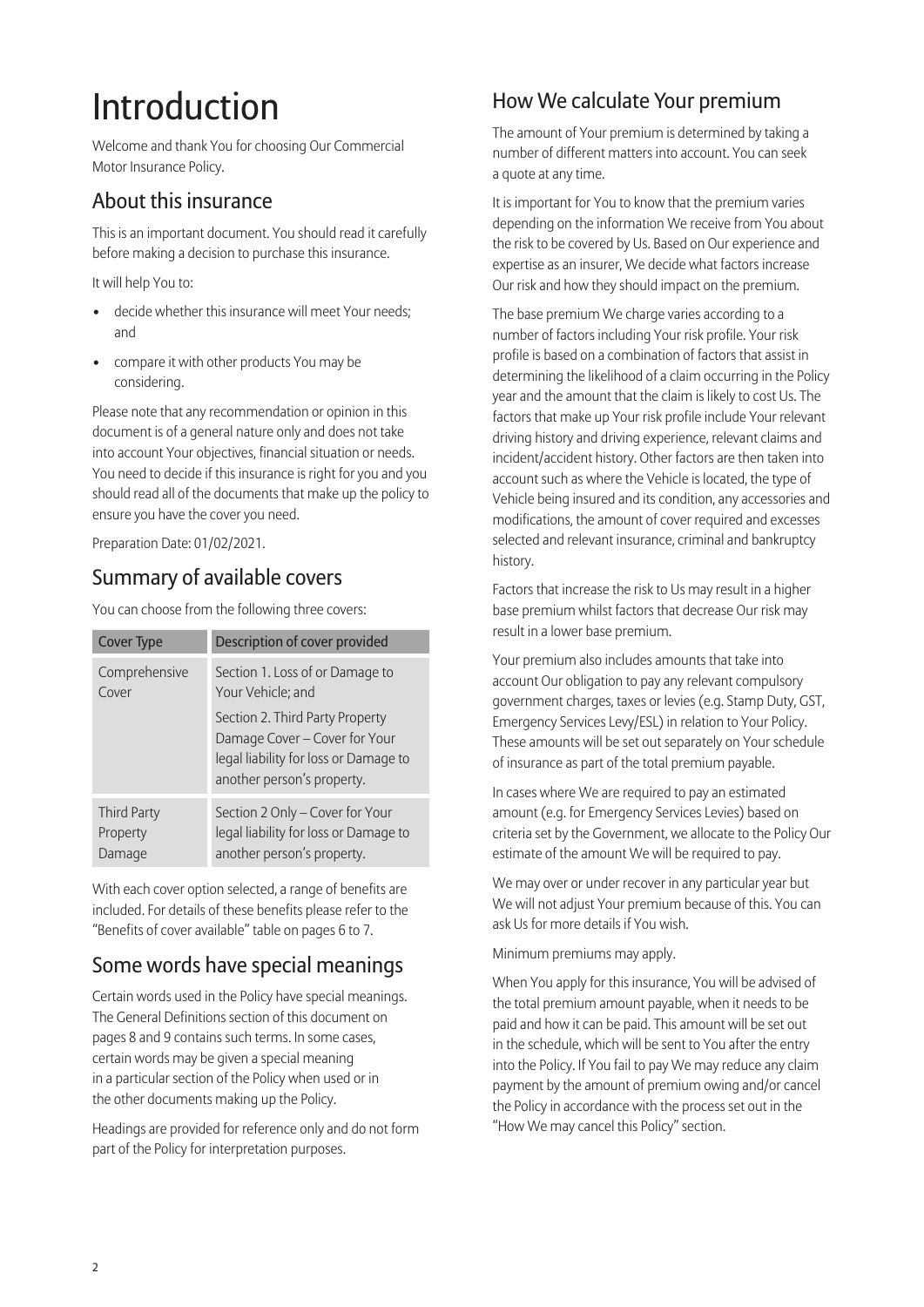## Our contract with You

Where We agree to enter into a Policy with You it is a contract of insurance between Us and You (see the definition of You for details of who is covered by this term). The Policy consists of:

- this document which sets out the standard terms of Your cover and its limitations;
- Your Schedule issued by Us. Your Schedule is a separate document, which shows the insurance details relevant to You. It may include additional terms, conditions and exclusions relevant to You that amend the standard terms of this document. Only those sections shown as covered in Your schedule are insured; and
- any other change to the terms of the Policy otherwise advised by Us in writing (such as an endorsement or Supplementary PDS) at or prior to commencement of the Policy or when required or permitted by law. These written changes may vary or modify the above documents.

These are all important documents and should be carefully read together and kept in a safe place for future reference.

We reserve the right to change the terms of the Policy where permitted to do so by law.

Any new or replacement schedule We may send You, detailing changes to Your insurance or the Period of insurance, will become the current schedule, which You should carefully read and retain.

## Your obligation to comply with the Policy terms and conditions

You are required to comply with the terms and conditions of the Policy. Please remember that if You do not comply with any term or condition, We may (to the extent permitted by law and to the extent We are prejudiced by Your non-compliance) decline or reduce any claim payment and/or cancel Your Policy.

If more than one person is insured under the Policy, a failure or wrongful action by one of those persons may adversely affect the rights of any other person insured under the Policy.

## Your Duty of Disclosure

Before You enter into this insurance with Us, You have a duty of disclosure under the Insurance Contracts Act 1984.

The Act imposes a different duty the first time You enter into a contract of insurance with Us to that which applies when You vary, extend, reinstate or replace the contract.

This duty of disclosure applies until the contract is entered into (or varied, extended or reinstated as applicable).

#### Your Duty of Disclosure when You enter into the contract with Us for the first time

When answering Our specific questions that are relevant to Our decision whether to accept the risk of the insurance and, if so, on what terms, You must be honest and disclose to Us anything that You know and that a reasonable person in the circumstances would include in answer to the questions.

It is important that You understand You are answering Our questions in this way for yourself and anyone else that You want to be covered by the contract.

#### Your Duty of Disclosure when You vary, extend, reinstate or replace the contract

When You vary, extend, reinstate or replace the contract with Us, Your duty is to disclose to Us every matter that You know, or could reasonably be expected to know, is relevant to Our decision whether to accept the risk of the insurance and, if so, on what terms.

#### What You do not need to tell us

Your duty however does not require disclosure of any matter:

- that diminishes the risk to be undertaken by Us; or
- that is of common knowledge; or
- that We know or, in the ordinary course of Our business as an insurer, ought to know; or
- as to which compliance with Your duty is waived by Us.

#### Non-disclosure

If You fail to comply with Your duty of disclosure, we may be entitled to reduce Our liability under the contract in respect of a claim, cancel the contract or both.

If Your non-disclosure is fraudulent, We may also have the option of avoiding the contract from its beginning.

### Privacy Notice

We give priority to protecting the privacy of Your personal information. We do this by handling personal information in a responsible manner and in accordance with the Privacy Act 1988 (Cth).

#### How We Collect Your Personal Information

We usually collect Your personal information from You or Your agents. We may also collect it from Our agents and service providers; other insurers and insurance reference bureaus; people who are involved in a claim or assist Us in investigating or processing claims, including third parties claiming under Your policy, witnesses and medical practitioners; third parties who may be arranging insurance cover for a group that You are a part of; law enforcement, dispute resolution, statutory and regulatory bodies; marketing lists and industry databases; and publicly available sources.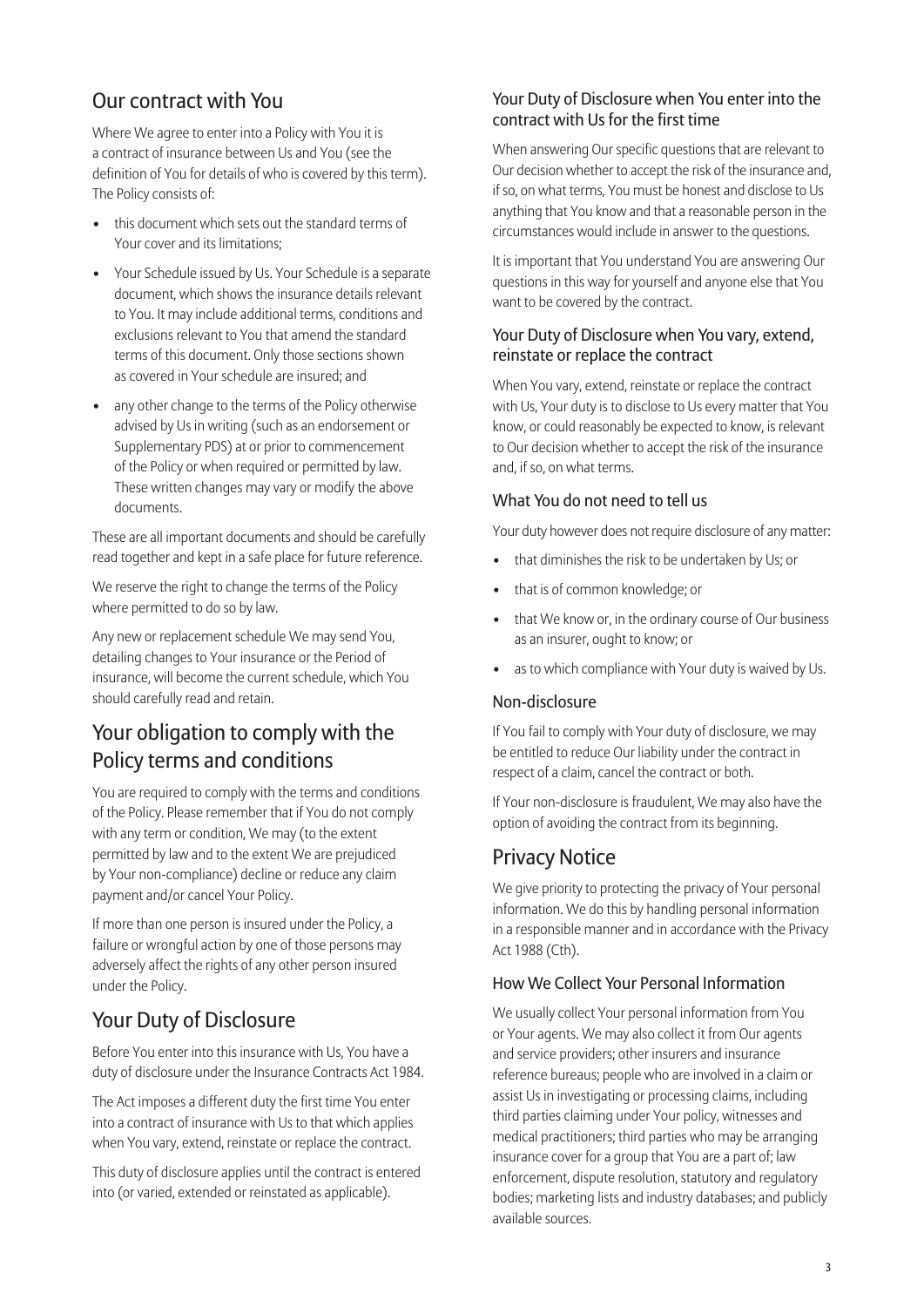#### Why We Collect Your Personal Information

We collect Your personal information to enable Us to provide Our products and services, including to process and settle claims; make offers of products and services provided by Us, Our related companies, brokers, intermediaries, business partners and others that We have an association with that may interest You; and conduct market or customer research to determine those products or services that may suit You. You can choose not to receive product or service offerings from Us (including product or service offerings from Us on behalf of our brokers, intermediaries and/or Our business partners) or Our related companies by calling Us or going to Our website's Privacy section which is available on the back cover.

If you do not provide your personal information we require, we may not be able to provide you with our services, including settlement of claims.

#### Who We Disclose Your Personal Information To

We may disclose Your personal information to others with whom We have business arrangements for the purposes listed in the paragraph above or to enable them to offer their products and services to You. These parties may include insurers, intermediaries, reinsurers, insurance reference bureaus, related companies, Our advisers, persons involved in claims, external claims data collectors and verifiers, parties that We have an insurance scheme in place with under which You purchased Your policy (such as a financier or motor vehicle manufacturer and/or dealer). Disclosure may also be made to government, law enforcement, dispute resolution, statutory or regulatory bodies, or as required by law.

#### Disclosure Overseas

Your personal information may be disclosed to other companies in the Allianz Group, business partners, reinsurers and service providers that may be located in Australia or overseas. The countries this information may be disclosed to will vary from time to time, but may include Canada, Germany, New Zealand, United Kingdom, United States of America and other countries where the Allianz Group has a presence or engages subcontractors. We regularly review the security of Our systems used for sending personal information overseas. Any information disclosed may only be used for the purposes of collection detailed above and system administration.

#### Access to Your Personal Information and Complaints

You may ask for access to the personal information We hold about You and seek correction by calling Us. Our Privacy Policy contains details about how You may make a complaint about a breach of the privacy principles contained in the Privacy Act 1988 (Cth) and how We deal with complaints. Our Privacy Policy is available through Our website and contact details on the back cover.

#### Telephone Call Recording

We may record incoming and/or outgoing telephone calls for training or verification purposes. Where We have recorded a telephone call, We can provide You with a copy at Your request, where it is reasonable to do so.

#### Your consent

By providing us with personal information you and any other person you provide personal information for, consent to these uses and disclosures until you tell us otherwise. If you wish to withdraw your consent, including for things such as receiving information on products and offers by us or persons we have an association with, please contact us.

## General Insurance Code of Practice

The General Insurance Code of Practice was developed by the Insurance Council of Australia to further raise standards of practice and service across the insurance industry.

The Code Governance Committee (CGC) is an independent body that monitors and enforces insurers' compliance with the Code.

You can obtain more information on the Code of Practice and how it assists You by contacting Us. Contact details are provided on the back cover of this PDS. For more information on the Code Governance Committee (CGC) go to https://insurancecode.org.au/

### How to make a claim

If You need to make a claim under the Policy, please refer to Making a claim from page 21.

## **Complaints**

If you are dissatisfied with our service in any way, please contact us and we will attempt to resolve the matter in accordance with our internal dispute resolution procedures.

If we do not make a decision within the period that we tell you we will respond, we will tell you about your right to lodge a complaint with an external dispute resolution scheme.

If you are not happy with our response, you can refer your complaint to AFCA subject to its terms of reference. AFCA provides a free and independent dispute resolution service for consumers who have general insurance disputes falling within its terms.

AFCA's contact details are:

The Australian Financial Complaints Authority Online: www.afca.org.au Phone: 1800 931 678 Email: info@afca.org.au Mail: GPO Box 3 Melbourne VIC 3001

For more information on how we handle complaints you can request a copy of our procedures, using our contact details on the back cover.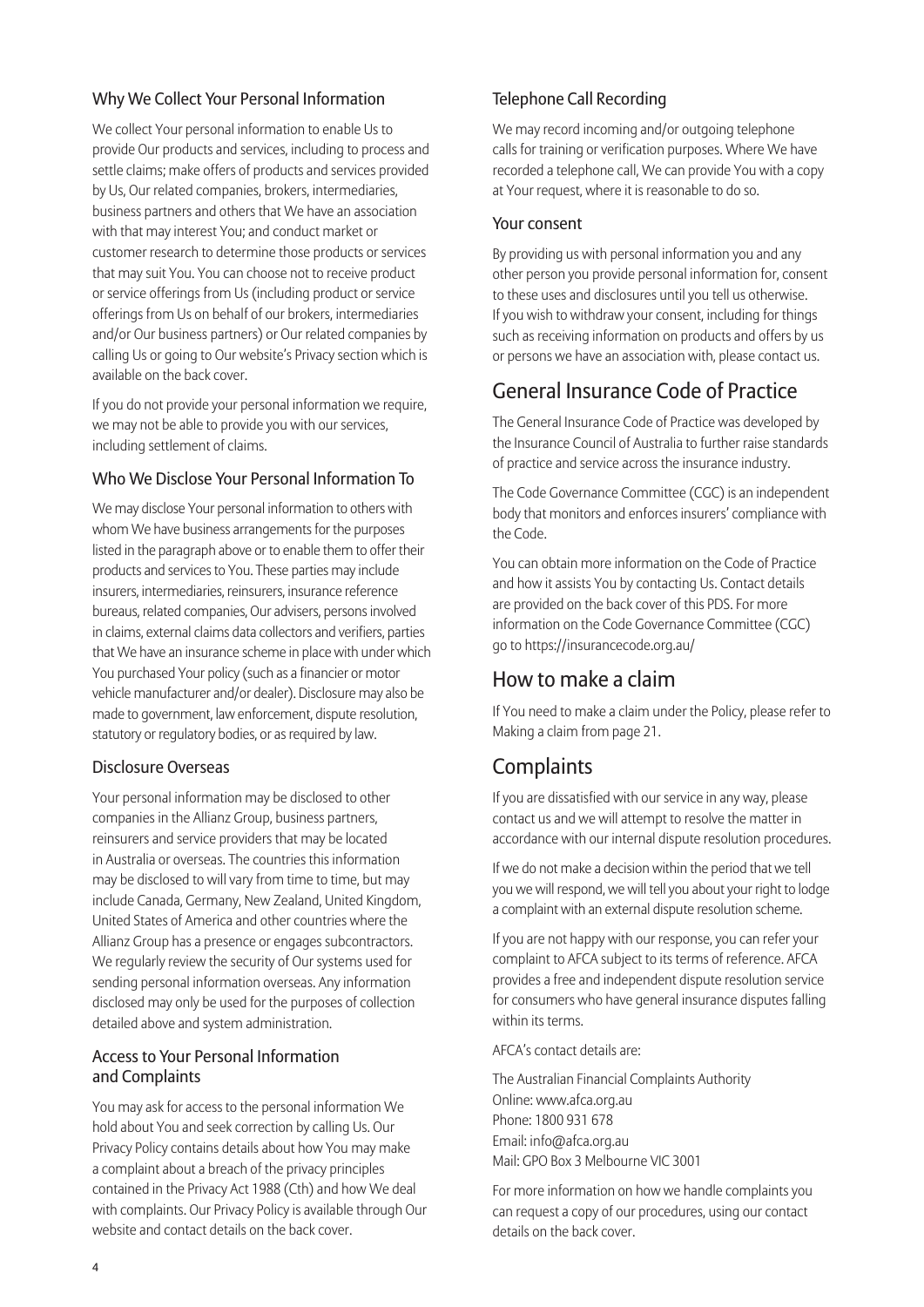## Cooling Off Period

You can exercise Your cooling off rights and cancel the Policy within fourteen (14) days of the date You purchased the Policy and receive a refund of the premium paid, provided You have not exercised any right or power under the Policy (e.g. made any claim) and these rights and powers have not ended.

We may deduct any government taxes or duties We cannot recover, from Your refund amount.

After the cooling off period has ended, You still have cancellation rights, however We may deduct a pro rata proportion of the premium for time on risk, plus any government taxes or duties We cannot recover. See "Cancellation rights under Your Policy" below.

## Cancellation rights under Your Policy

#### How You may cancel this Policy

You may cancel this Policy at any time by telling Us in writing that You want to cancel it. You can do this by giving the notice to Your broker or Us.

#### How We may cancel this Policy

- a. We have the right to cancel the Policy where permitted by and in accordance with law. For example, We may cancel:
	- if You failed to comply with Your Duty of Disclosure; or
	- where You have made a misrepresentation to Us during negotiations prior to the issue of the Policy; or
	- where You have failed to comply with a provision of the Policy, including the term relating to payment of premium; or
	- where You have made a fraudulent claim under the Policy or under some other contract of insurance that provides cover during the same period of time that the Policy covers You, and

 We may do so by giving You three business days notice in writing of the date from which the Policy will be cancelled. The notification may be delivered personally or posted to You at the address last notified to Us.

- b. Subject to c., if You or We cancel the Policy We may deduct a pro rata proportion of the premium for time on risk and any government taxes or duties We cannot recover.
- c. In the event that You have made a claim under the Policy and We have agreed to pay the full sum insured for Your Vehicle(s) no return of premium will be made.

### Agency arrangements and agent's remuneration

If your policy has been issued through our agent, or a broker who is acting under a binder agreement with us, then they are acting as our agent and not as your agent.

If your policy has been issued by a broker, other than a broker acting under an agency/binder arrangement with us, then the broker is acting as your agent.

When the policy has been arranged through an intermediary, remuneration (such as commission) is payable by us to them for arranging the insurance. You can ask them or us for more information.

## Financial Claims Scheme

In the unlikely event We were to become insolvent and could not meet Our obligations under the policy, a person entitled to claim may be entitled to payment under the Financial Claims Scheme. Access to the Scheme is subject to eligibility criteria. More information can be obtained from http://www.fcs.gov.au.

## Updating this PDS

We may need to update this PDS from time to time if certain changes occur where required and permitted by law. We will issue you with a new PDS or a Supplementary PDS or other compliant document to update the relevant information except in limited cases. Where the information is not something that would be materially adverse from the point of view of a reasonable person considering whether to buy this insurance, We may issue you with notice of this information in other forms or keep an internal record of such changes (you can get a paper copy free of charge by contacting us using our details on the back cover of this PDS).

Other documents may form part of our PDS and the Policy. If they do we will tell you in the relevant document for examples schedules, Supplementary PDSs and/or endorsements. If they do we will tell you before you enter into this policy and in the relevant document. We may also issue other documents forming part of our PDS and the Policy where required or permitted by law.

## Further information and confirmation of transactions

If You require further information about this insurance or wish to confirm a transaction, please contact us.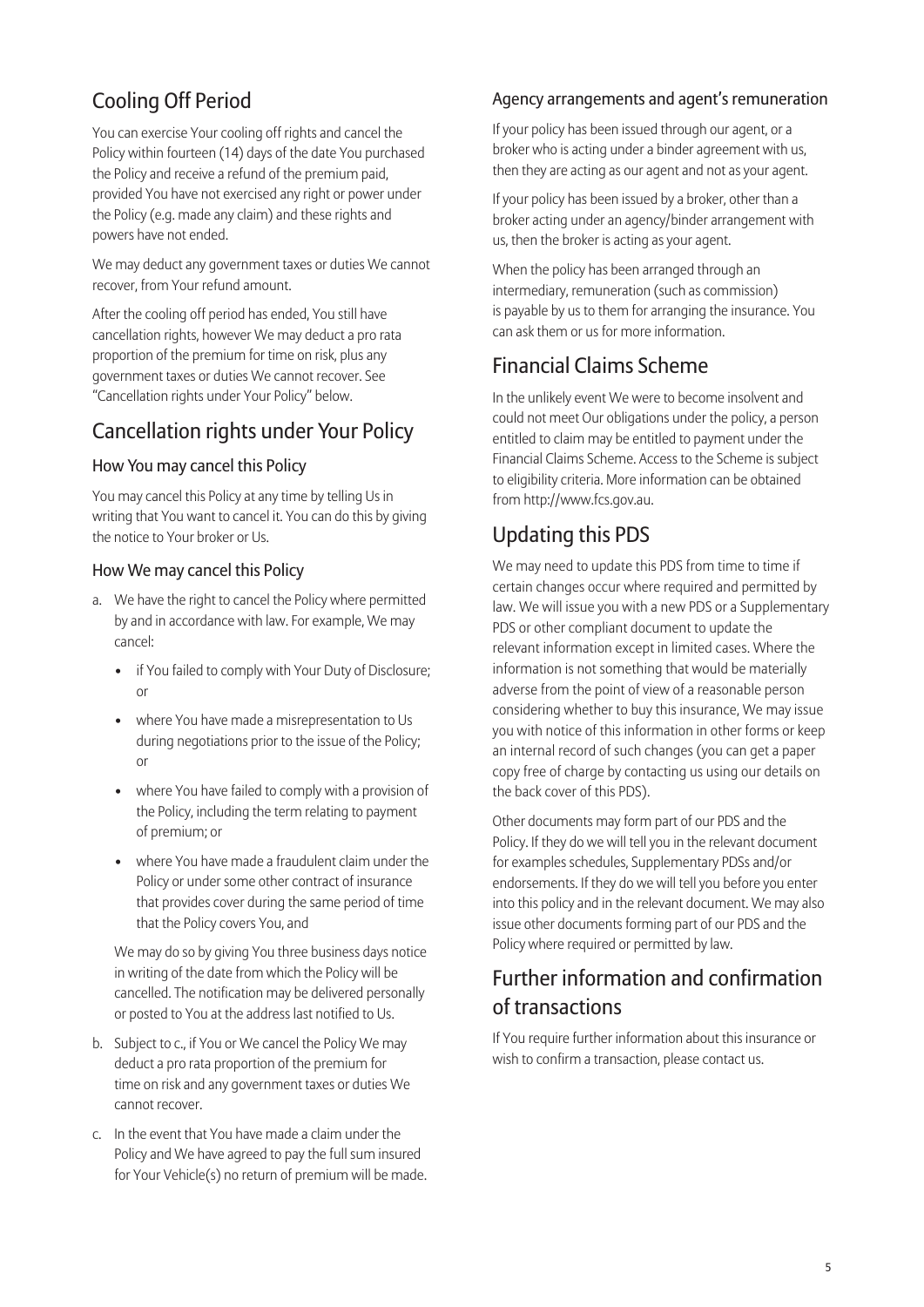## Benefits of cover available

The following is a summary of benefits available under Section 1 – Loss of or Damage to Your Vehicle and Section 2 – Third Party Property Damage.

| Cover                                            | Summary of cover available                                                                                                          | <b>Benefits</b>                                                             | Page No |
|--------------------------------------------------|-------------------------------------------------------------------------------------------------------------------------------------|-----------------------------------------------------------------------------|---------|
|                                                  | Additional benefits applicable to Section 1 - Loss of or Damage to Your Vehicle                                                     |                                                                             |         |
| Accommodation and<br>travelling expenses         | The reasonable costs for essential temporary<br>accommodation or travel to complete the<br>journey or return to point of departure. | Up to a maximum of \$3,000 any<br>one event                                 | 10      |
| Unspecified accessories                          | Loss or Damage to Non-Standard Accessories,<br>Attachments or Modifications that are not<br>specified in Your Schedule.             | Up to a maximum of \$5,000 any<br>one event.                                | 10      |
| Automatic Additions and<br><b>Deletions</b>      | Cover for any replacement or additional<br>registered Vehicles acquired by You during<br>the Period of Insurance.                   | Up to \$150,000 any one vehicle.                                            | 10      |
| <b>Automatic Trailer Cover</b>                   | Cover for any two wheeled or box trailer<br>owned by You whilst it is attached to Your<br>Vehicle.                                  | Up to a maximum of \$1,000 any<br>one accident.                             | 10      |
| Chains, gates, ropes and<br>tarpaulins           | Cover for theft of any chains, gates, ropes or<br>tarpaulins as a result of theft of Your Vehicle.                                  | Up to a maximum of \$5,000 any<br>one event,                                | 10      |
| Emergency Vehicle hire                           | Cover for a hire vehicle when Your Vehicle<br>is damaged in an Accident and can not be<br>driven.                                   | Up to \$100 a day for 2<br>consecutive days.                                | 10      |
| Emergency repairs                                | Reimbursement for repairs to enable You to<br>drive Your Vehicle.                                                                   | Up to a maximum of \$1,000 any<br>one accident.                             | 11      |
| Employees vehicles                               | Cover for employees Vehicles whilst being<br>used in connection with Your business.                                                 | Up to a maximum of \$50,000 any<br>one accident.                            | 11      |
| Finance payout - total loss                      | Covers the difference between the Market<br>Value and the residual value after a Total Loss.                                        | Up to a maximum of 25% above<br>the market value.                           | 11      |
| <b>Emergency Services cover</b>                  | Cover for charges imposed by the fire brigade,<br>police or any emergency services.                                                 | Up to a maximum of \$20,000.                                                | 11      |
| Funeral expenses                                 | Cover for funeral expenses following the<br>death of Your driver.                                                                   | Up to a maximum of \$10,000 any<br>one event                                | 11      |
| Hire vehicle following fire<br>and theft         | Cover for a hire vehicle when Your Vehicle is<br>Damaged by fire or theft.                                                          | Up to a maximum of \$3,000.                                                 | 11      |
| Modification to vehicle                          | Cover for costs to modify Your Vehicle if its<br>driver is permanently disabled.                                                    | Up to a maximum of \$5,000 any<br>one event.                                | 11      |
| Personal property                                | Cover for loss or Damage to personal<br>property.                                                                                   | Up to a maximum of \$1,000 any<br>one theft or accident.                    | 11      |
| Re-keying and re-coding                          | Cover for the cost to re-code Your Vehicles<br>locks if Your keys are stolen.                                                       | Up to a maximum of \$1,000 any<br>one vehicle or \$10,000 any one<br>event. | 11      |
| Recovery cost - No Damage                        | Cover for recovering Your Vehicles where<br>there has been no Damage sustained.                                                     | Up to a maximum of \$5,000.                                                 | 12      |
| Removal of basic excess<br>for windscreen claims | Removal of basic excess where Your Vehicles<br>windscreen or window glass is accidently<br>broken.                                  |                                                                             | 12      |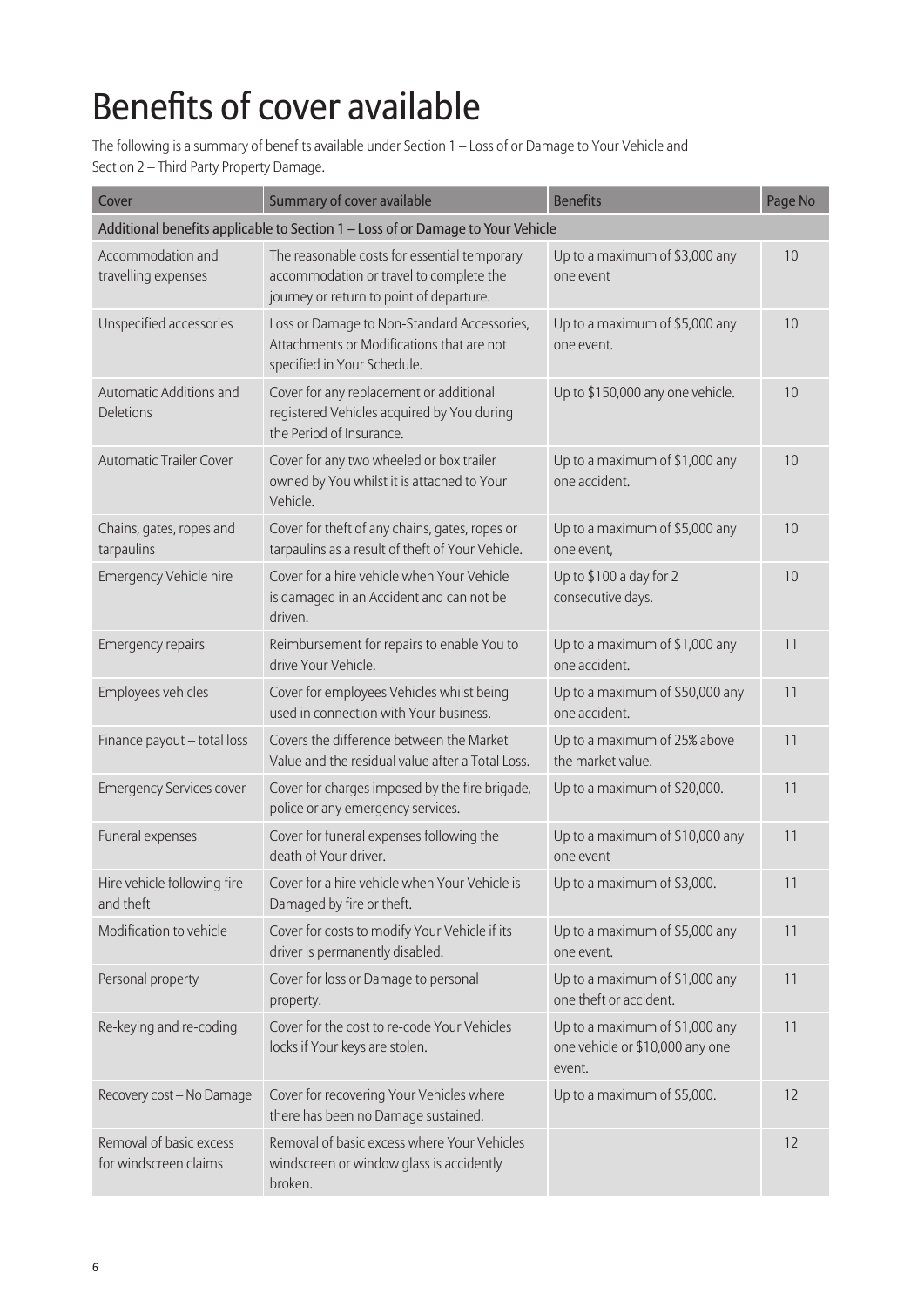| Cover                                                                     | Summary of cover available                                                                                                                                                        | <b>Benefits</b>                                             | Page No |  |
|---------------------------------------------------------------------------|-----------------------------------------------------------------------------------------------------------------------------------------------------------------------------------|-------------------------------------------------------------|---------|--|
| Removal of debris                                                         | Cover for costs to clean up debris from goods<br>falling or leaking.                                                                                                              | Up to a maximum of \$10,000.                                | 12      |  |
| Replacement vehicle                                                       | New vehicle replacement where Your Vehicle<br>is declared a Total Loss.                                                                                                           | For Vehicles within their first 2<br>years of registration. | 12      |  |
| Sign writing                                                              | Cover for the costs to reinstate any sign<br>writing or artwork.                                                                                                                  | Up to a maximum of \$5,000 any<br>one event.                | 12      |  |
| Tools of trade                                                            | Cover for loss or Damage to Your tools                                                                                                                                            | Up to a maximum of \$1,000.                                 | 12      |  |
| Towing                                                                    | Cover for costs to protect and tow Your<br>Vehicle.                                                                                                                               | Up to a maximum of \$5,000.                                 | 12      |  |
| Vehicle being transported                                                 | Cover for loss or Damage when Your vehicle<br>is being transported by road, rail, sea or air<br>between any places in Australia and<br>New Zealand.                               |                                                             | 12      |  |
| Vehicle return                                                            | Cover for additional costs to return Your<br>Vehicle to its original destination or point of<br>departure.                                                                        | Up to a maximum or \$5,000 any<br>one event.                | 12      |  |
| Additional benefits applicable to Section 2 - Third Party Property Damage |                                                                                                                                                                                   |                                                             |         |  |
| Falling goods                                                             | Your liability if a third party's property is<br>Damaged by falling goods from Your Vehicle.                                                                                      | Up to the limit of liability.                               | 15      |  |
| Legal Costs                                                               | Your legal costs in defending Your legal<br>liability for any vehicle not owned by You<br>while that vehicle is being used in connection<br>with Your business.                   | Up to the limit of liability.                               | 15      |  |
| Loading and unloading                                                     | Your liability if a third party's property is<br>Damaged by the loading and unloading of<br>goods from Your Vehicle.                                                              | Up to the limit of liability.                               | 15      |  |
| Non owned vehicle<br>liability                                            | Your legal liability for any vehicle not owned<br>by You while that vehicle is being used in<br>connection with Your business.                                                    | Up to the limit of liability.                               | 15      |  |
| Substitute vehicle                                                        | Accidental Damage to a third party's property<br>caused by You driving a vehicle not belonging<br>to You whilst Your Vehicle can not be used<br>because it is undergoing repairs. | Up to the limit of liability.                               | 15      |  |
| Uninsured motorists                                                       | Cover for Damage to Your Vehicle caused in<br>an Accident with an uninsured driver,                                                                                               | Up to a maximum of \$5,000.                                 | 15      |  |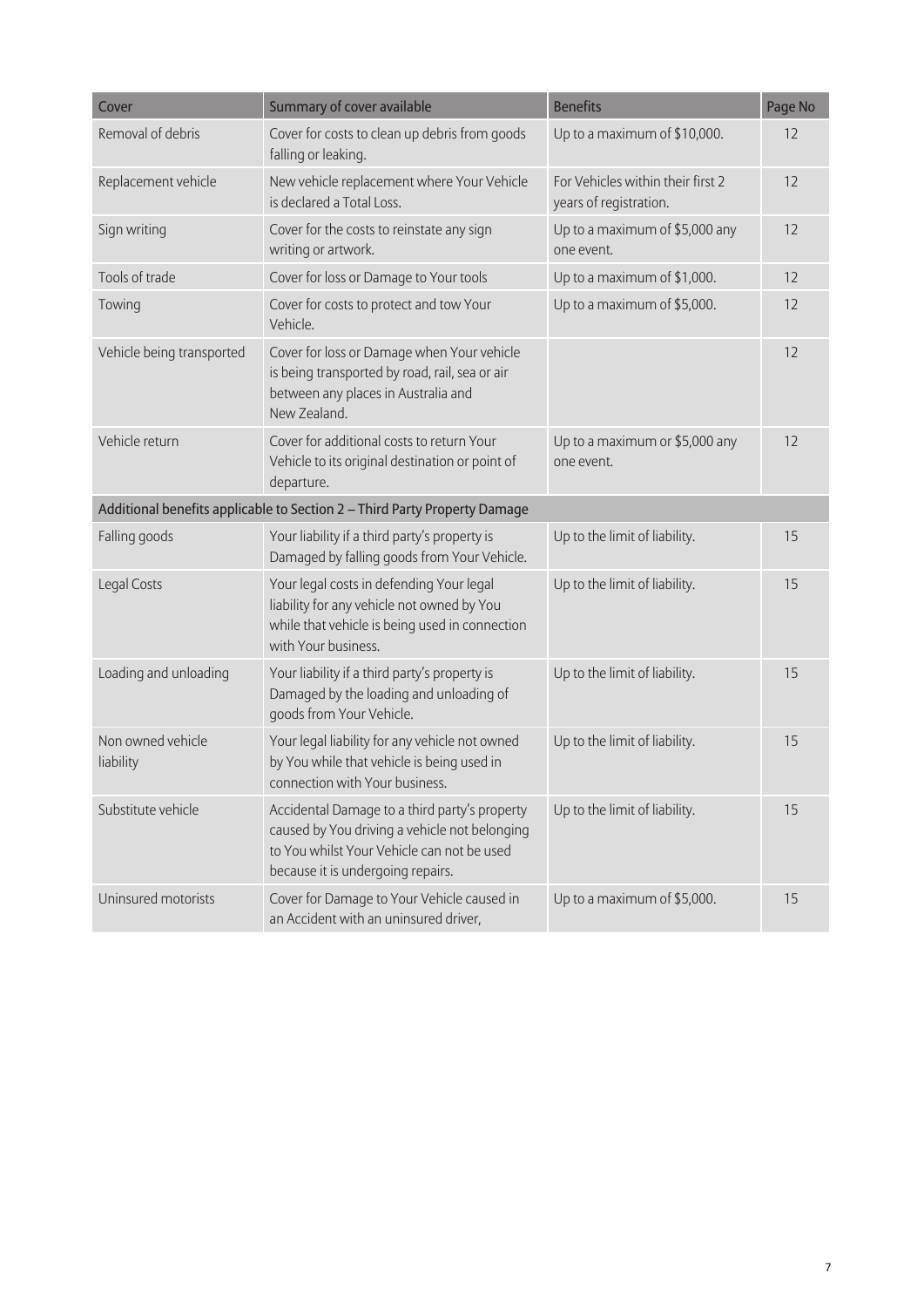## General definitions

You need to understand what We mean by certain terms in the Policy.

"Accident" and "Accidental" means a sudden event which is an unintended or unforeseen happening and is not expected or designed. The event arises out of the use of Your Vehicle and includes a series of Accidents arising out of the one event.

"Agreed Value" means the amount shown in Your Schedule for which we agree to cover your vehicle and applies to comprehensive cover of sedans or station wagons, four wheel drives, vans or utilities.

"Aircraft" means anything made or intended to fly or move in or through the air or space other than model aircraft.

"Attachment" means an item of machinery that:

- is shown on Your Schedule; and
- is permanently attached to Your Vehicle.

"Caravan" or "Trailer" means the registered caravan or trailer shown in Your Schedule.

Caravan or trailer does not include:

- a caravan permanently on site or which is used as a permanent residence, or
- a motorised caravan, campervan, or motor home.

"Damage" or "Damaged" means physical loss or destruction.

"Dangerous Goods" means substances which are shown in the Australian Code for the Transport of Dangerous Goods by Road or Rail as per each respective State or Territory in which Your business operates or any equivalent or replacement thereof.

"Employee(s)" means a person(s):

- employed by You;
- apprenticed to You;
- deemed to be Your employee by any applicable law;
- hired or seconded from another party by You; or
- an executive director or officer of Your business.

"Excess" means the amount shown in Your Schedule which You must pay as a contribution to Your claim under Your Policy. The basic excess will apply separately to each vehicle and each claim on that vehicle (see making a claim section for details).

"Family" means:

- Your spouse or de facto spouse, and
- Your children or the children of Your spouse or de facto spouse, who ordinarily live with You. A "de facto spouse" means a person whether of the same sex or not, who ordinarily lives with You in a genuine personal and domestic relationship similar to the relationship of husband and wife.

"Gross Vehicle mass" means the maximum legally allowed weight of Your Vehicle and the goods it can legally carry.

"Malicious Damage" means intentional Damage done to Your Vehicle by someone else without Your consent.

"Market Value" means the cost to buy a vehicle of the same make, model, age and condition of Your Vehicle immediately prior to the loss or damage but excluding costs and charges for vehicle registration, compulsory third party insurance, stamp duty transfer, dealer warranty costs, allowance for dealer profit or transfer fees.

"Modification" means any enhancement which affects the value, safety, performance or appearance of Your Vehicle that is different from the manufacturer's specification.

"Non-Standard Accessories" means accessories or equipment fitted after the manufacture of Your Vehicle or at the time of manufacture as an optional extra.

"Period of Insurance" means the period commencing at the effective date shown in the schedule and ending on the expiry date shown in the schedule.

"Personal Property" means personal items designed to be worn or carried, but not:

- cheques, money, credit cards or negotiable instruments, or
- firearms, or
- tools or items used in connection with a business or occupation, or
- mobile phones.

"Policy" means this document and any endorsement, specification, attachment or memoranda affixed (or intended to be affixed) to it and Your Schedule.

"Standard Accessories" means standard accessories, tools, equipment and spare parts fitted to Your Vehicle by the manufacturer of Your Vehicle.

"Sum Insured" means the Sum Insured stated in Your Schedule exclusive of GST.

"Substitute Vehicle" means a Vehicle not belonging to You which is used by You with the consent of the owner whilst Your Vehicle cannot be used because it is undergoing repair or service.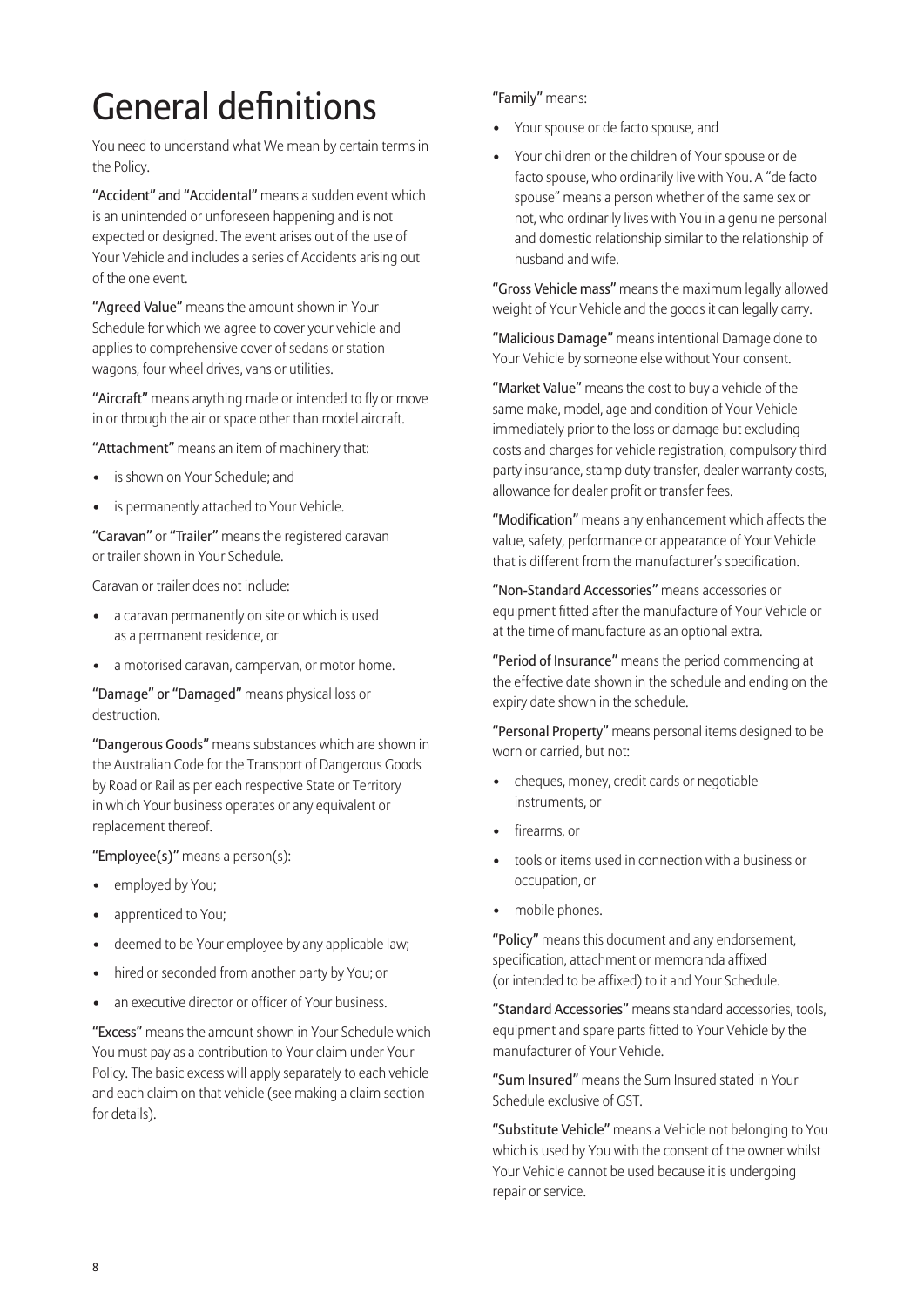"Total Loss" means Your vehicle is so badly damaged that it would not be either safe or economical for us to repair.

We will not treat a vehicle as uneconomical to repair if the salvage value to us plus the cost of repairs to us is less than the:

- replacement value where a total loss gives you the right to a replacement vehicle under the policy, or
- agreed value if your vehicle is insured for an agreed value, or
- market value if your vehicle is insured for market value, or
- sum insured or market value if your vehicle is insured for the sum insured value, unless otherwise notified to you by us in writing.

"Vehicle" means the motor vehicle(s), mobile machine(s) and/or trailer(s):

- described on Your Schedule or other documents forming the Policy; or
- otherwise specifically covered by the Policy, and;
- any manufacturers' tools, accessories, equipment and options fitted to them as standard by the manufacturer; including built in entertainment or multimedia audio or satellite navigation equipment attached to or within Your Vehicle; and
- any agreed non-manufacturer accessories or equipment fitted to them which are noted on Your Schedule or otherwise specifically covered by the Policy.

"You" or "Your" refers to those named as the insured in Your Schedule and their subsidiary companies and other entities in which they have a controlling interest at the commencement of the Period of Insurance and other third parties or persons who are specifically provided with cover under the Policy. Where the insured comprises more than one legal entity, the word 'You' shall be considered as applying to each entity as if that entity were the only entity named as you.

 "Your Schedule" means the most current Policy schedule/certificate and attachments issued to You by Us. It sets out the Policy number, the cover types selected by You and other applicable details of Your cover such as the Period of Insurance and any excesses payable.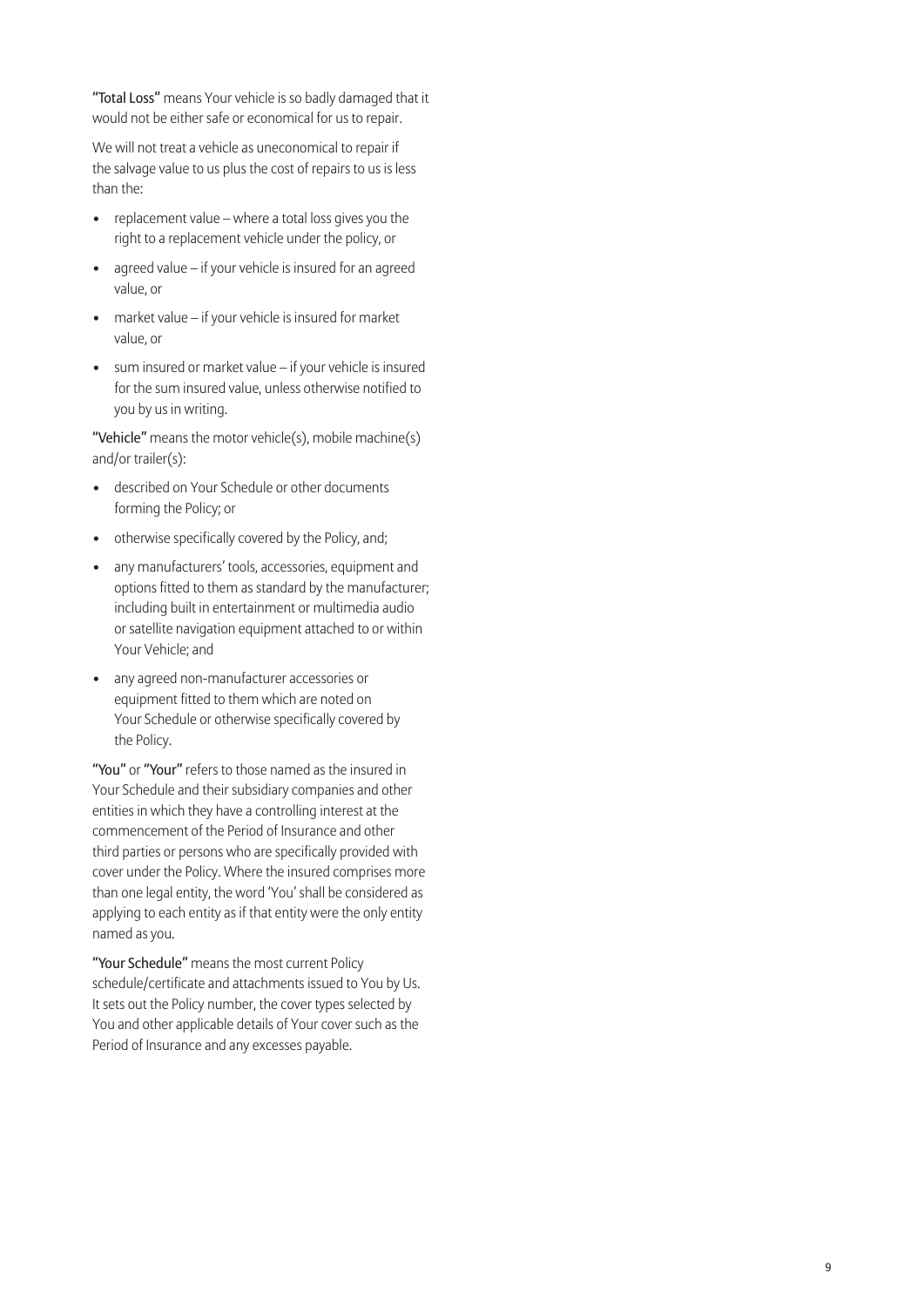## Section 1 – Loss of or Damage to Your Vehicle

## 1. Loss of or Damage Cover

If during the Period of Insurance Your Vehicle:

- suffers Accidental Damage, including damage caused by fire, hail, flood, storm or earthquake; or
- is lost by theft and not found; or
- suffers Malicious Damage.

We will, at Our option (acting reasonably):

- replace, reinstate or repair Your Vehicle; or
- pay You the reasonable cost to repair Your Vehicle to its condition before it was Damaged; or
- if Your Vehicle is a Total Loss, and Your Schedule shows that Your Vehicle is insured for Market Value or Sum Insured, We will pay You the Market Value or the Sum Insured whichever is the lesser.
- If Your Vehicle is a Total Loss, and Your Schedule shows that Your Vehicle is insured for Agreed Value, then We will pay You the Agreed Value as shown in Your Schedule.

## 2. Additional benefits applicable to this section

We will pay You the Additional benefits following loss or Damage to Your Vehicle insured under Section 1 during the Period of Insurance of this Policy, providing the loss or Damage exceeds the relevant excesses payable by You.

In order to be sure that You are covered for these Additional benefits You should always contact Us for approval before You incur costs You wish to claim. If You do not, We will pay for costs incurred up to the amount We would have authorised had You sought approval from Us first.

#### Accommodation and travelling expenses

If Your Vehicle is on a journey and:

- is damaged in an Accident and unable to be driven; or
- is lost through theft and not found within a reasonable time, We will pay the reasonable cost for essential temporary accommodation or travelling expenses incurred by You to complete the journey or return to the point of departure, up to a maximum of \$3,000 for any one event.

#### Unspecified accessories

We will pay for Loss of or Damage to Non-Standard Accessories, Attachments or Modifications (excluding mobile phones, hoists and cranes and those components that are fixed to the Vehicle) that are not specified as Non-Standard Accessories, Attachments or Modifications in Your Schedule.

The maximum amount We will pay for Loss of or Damage to such Non-Standard Accessories, Attachments and Modifications, per event, is up to \$5,000.

#### Automatic Additions and Deletions

We will cover any replacement or additional registered Vehicles acquired by You during the Period of Insurance provided that:

- such Vehicles are of a similar type to Vehicles insured by You at the commencement of the Period of Insurance;
- You notify Us within 30 days of purchasing or leasing any Vehicle;
- cover will not exceed a maximum Sum Insured of \$150,000 any one Vehicle unless notified by Us in writing; and
- You pay Us any additional premium We require.

#### Automatic Trailer Cover (Section A)

We will pay for any loss of or Damage to any two wheeled or box trailer owned by You which weighs less than 2 tonne and which occurs while it is attached to Your Vehicle. The maximum We will pay in respect of any one accident is the lesser of the Market Value or \$1,000.

#### Chains, gates, ropes and tarpaulins

We will pay for claims for theft of any chains, gates, ropes or tarpaulins which are attached to or within Your Vehicle when they are lost as a result of theft of Your Vehicle up to maximum of \$5,000 any one event.

#### Emergency Vehicle hire

Where Your Vehicle is a sedan, station wagon, four wheel drive, panel van or utility and Your Vehicle is Damaged in an Accident and can not be driven, or is Damaged by an attempted theft and can not be driven, We will assist You in paying the cost of a hire vehicle up to \$100 a day for up to two consecutive days when the loss is reported to Us as soon as reasonably possible after the occurrence.

If You do not notify Us as soon as reasonably possible, We may reduce or deny Your claim to the extent We are prejudiced by Your delay.

Any such rental will be arranged through Our preferred suppliers when the loss is reported. Additional charges incurred, other than the daily rental rate, for any such rental are excluded.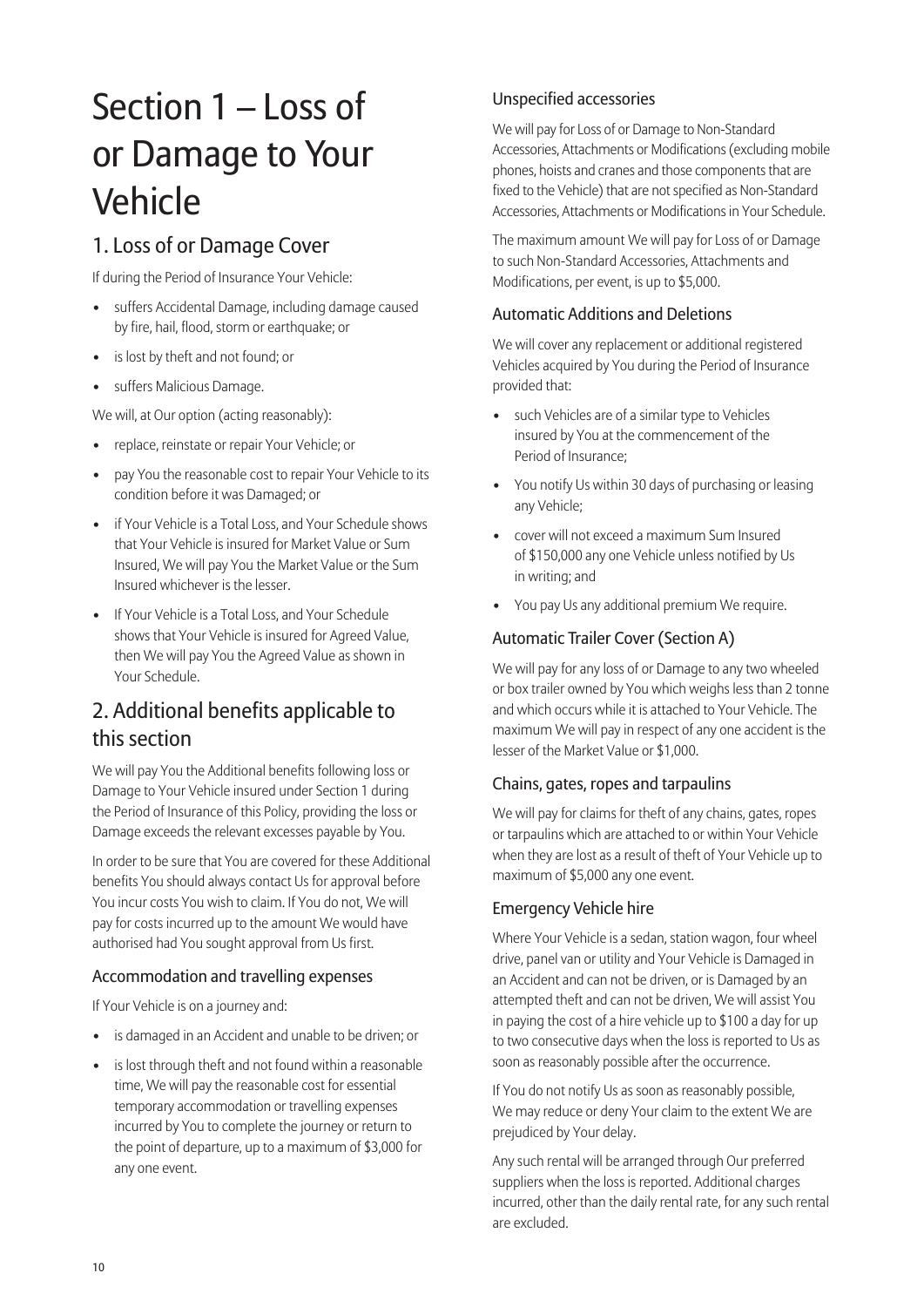If You arrange Your own rental vehicle without Our consent, We are not obliged to pay for the rental vehicle You arranged.

#### Emergency repairs

We will reimburse You for the cost of emergency repairs which may be necessary to enable You to drive Your Vehicle to point of departure after it is involved in an accident, suffers Malicious Damage, or is stolen and recovered in a Damaged condition.

The maximum We will pay in respect of any one Accident is \$1,000.

#### Employees vehicles

We will cover an Employee owned Vehicle whilst being used in connection with Your business and with Your consent. However, We will not pay for claims if there is any other insurance entered into by a third party or required by law for the same event at the time of the accident or loss. Except for any amount in excess of the limit of indemnity under the other insurance.

The maximum cover We will pay in respect of any one accident is \$50,000.

#### Finance payout – total loss

Where Your Vehicle is subject to any lease hire agreement or financial agreement through a financial institution and suffers a Total Loss, We will cover You or the finance provider for the difference between the residual value under the contract and the Market Value of the Vehicle to a maximum of 25% of the Market Value less any payments and interest in arrears at the time of loss, and less any discount in respect of finance charges and/or interest for the unexpired term of the lease hire agreement or financial agreement. However, We will not pay if We are not required to do so by the finance provider.

#### Emergency Services cover

Following an Accident, We will pay up to \$20,000 for Your Liability for charges imposed by the Fire Brigade, Police or any other authority.

#### Funeral expenses

We will pay for funeral expenses associated with:

- a. burial and cremation, and
- b. the travel costs of any immediate Family members of the driver,

following the death of the driver of Your Vehicle which is caused as a direct result of the Accident up to a maximum of \$10,000 for any one event less any amount payable by any accident compensation authority or medical fund.

#### Hire costs following fire and theft

Where Your Vehicle is a sedan, station wagon, four wheel drive, panel van or utility and the loss or Damage is caused by fire or theft, We will assist You in paying the cost of a hire vehicle:

- up to a maximum of \$3,000 each Vehicle in the Period of Insurance or until recovery of the Vehicle whichever is the earlier, and provided the theft or fire has been reported to Us and to the police, or
- until the Vehicle is repaired.

Additional charges incurred, other than the daily rental rate, for any such rental are excluded.

#### Marine average

If Your Vehicle is being transported by sea between places within Australia or New Zealand during the Period of Insurance We will pay Your contribution for general average and salvage charges where such maritime conditions apply up to the Sum Insured or Market Value whichever is the lesser, whether or not loss or Damage is suffered by Your Vehicle under Section 1.

#### Modification to vehicle

We will pay for costs incurred to modify Your Vehicle if its driver is permanently disabled as a direct result of injuries received in the Accident up to a maximum of \$5,000 each event less any amount payable by any accident compensation authority or medical fund.

#### Personal property

We will pay for Personal Property belonging to the custodian of the Vehicle which is:

- Damaged in a collision involving Your Vehicle,
- Stolen from Your locked Vehicle, or
- Stolen at the same time as Your Vehicle.

Any payment will be subject to due allowance for depreciation, age and wear and tear.

The maximum We will pay in respect of any one accident or theft is \$1,000.

#### Re-keying and re-coding

If the keys to Your Vehicle are stolen or there are reasonable grounds to believe the keys have been illegally duplicated, We will pay for the replacement of Your Vehicle's keys and the necessary re-coding of Your Vehicle's locks.

The maximum amount We will pay is:

The amount by which the cost to re-key and/or re-code Your Vehicle exceeds the basic excess payable for the claim, up to a maximum amount of \$1,000 per Vehicle, or maximum of \$10,000 per event.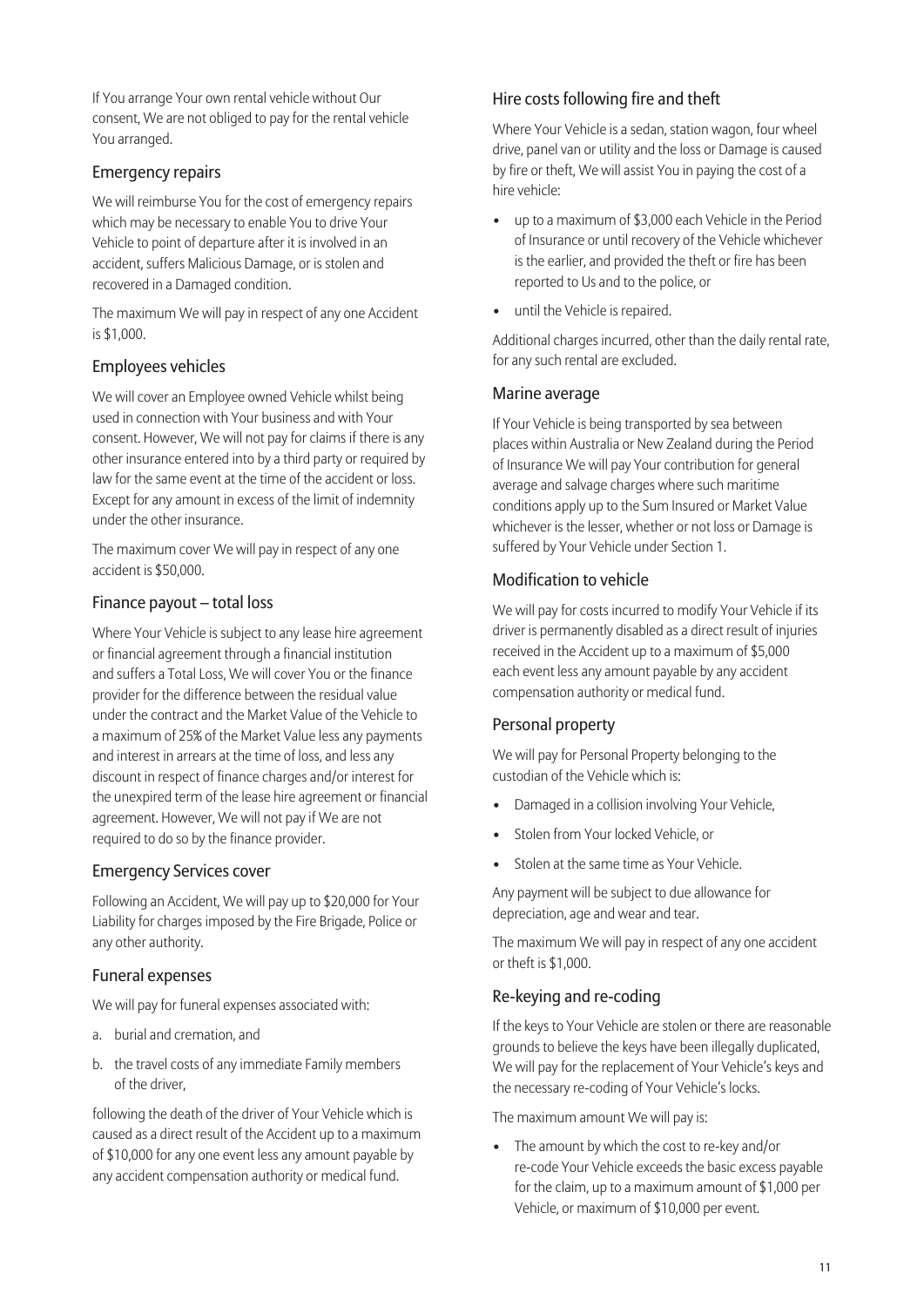This benefit will only apply if:

- The theft of Your keys has been reported to the police, and the keys have not been stolen by a employee, Family member, invitee or person who resides with You, and
- You are not entitled to cover under any other Policy entered into by a third party or required by law.

#### Recovery cost – No Damage

We will pay for the costs of recovery or removal of Your Vehicle following becoming unintentionally immobilised on a work site or in a physical situation whilst being used as part of the Insured's normal business operations.

The maximum We will pay for any one Period of Insurance is \$5,000.

We will not pay where immobilisation occurs as a result of electronic, electric or mechanical failure or malfunction or normal wear and tear.

#### Removal of basic excess for windscreen claims

If the windscreen or window glass in Your Vehicle is accidentally broken We will not apply an excess to Your claim.

This only applies:

- a. if the fracture extends through the entire thickness of the glass or, in the case of laminated windscreens, a fracture extends through all layers of the windscreen;
- b. if the broken windscreen or window glass is the only Damage to Your Vehicle; and
- c. If Your Vehicle is a sedan, station wagon, four wheel drive, panel van, utility or goods carrying Vehicle under 2 tonne Gross Vehicle Mass.

#### Removal of debris

We will pay You for costs incurred for the clean up and removal of Your Vehicle debris resulting from goods falling or leaking. The maximum We will pay for each event is \$10,000.

#### Replacement vehicle

Where Your Vehicle is a sedan, station wagon, four wheel drive, panel van, utility or goods carrying vehicle under 2 tonne Gross Vehicle Mass and is declared a Total Loss within two years of its first registration We will at Your option (and with the consent of any financier where applicable) replace the Vehicle with a new Vehicle of the same make, model, series and accessories (subject to local availability). If a replacement Vehicle is not currently available, We will pay You either the Market Value or Agreed Value of Your Vehicle, whichever is shown in Your Schedule, less any applicable excesses.

#### Sign writing

We will pay for any loss of or Damage to fixed advertising or material forming a permanent part of Your Vehicle where reinstatement is required. The maximum We will pay for each event is \$5,000.

#### Tools of trade

We will pay for loss or Damage to Your tools of trade, trade stock and material following an Accident.

The maximum We will pay for each event is \$1,000. This benefit will only apply to:

- tools of trade, trade stock or materials that are stolen via forcible and violent entry to Your securely locked Vehicle and/or tool box, permanently fixed to Your Vehicle; or
- tools of trade, trade stock or materials that are Damaged as a result of a collision to Your Vehicle.

#### **Towing**

Following an Accident or theft of Your Vehicle, We will pay up to a maximum of \$5,000 for the cost of protection, removal and towing of Your Vehicle to the nearest repairer, place of safety or any other place which We agree to.

#### Vehicle being transported

We will pay for loss or Damage where Your Vehicle is being transported by road, rail, sea or air between any places in Australia and New Zealand. This cover will not apply where more than one Vehicle is being transported in any one conveyance.

#### Vehicle return

Where Your Vehicle is a sedan, station wagon, four wheel drive, panel van or utility and is Damaged in an Accident and unable to be driven We will pay up to a maximum of \$5,000 each event for:

- a. removing and relocating Your Vehicle to the nearest repairer approved by Us, and
- b. delivering Your Vehicle to Your usual place of garaging after repair or recovery.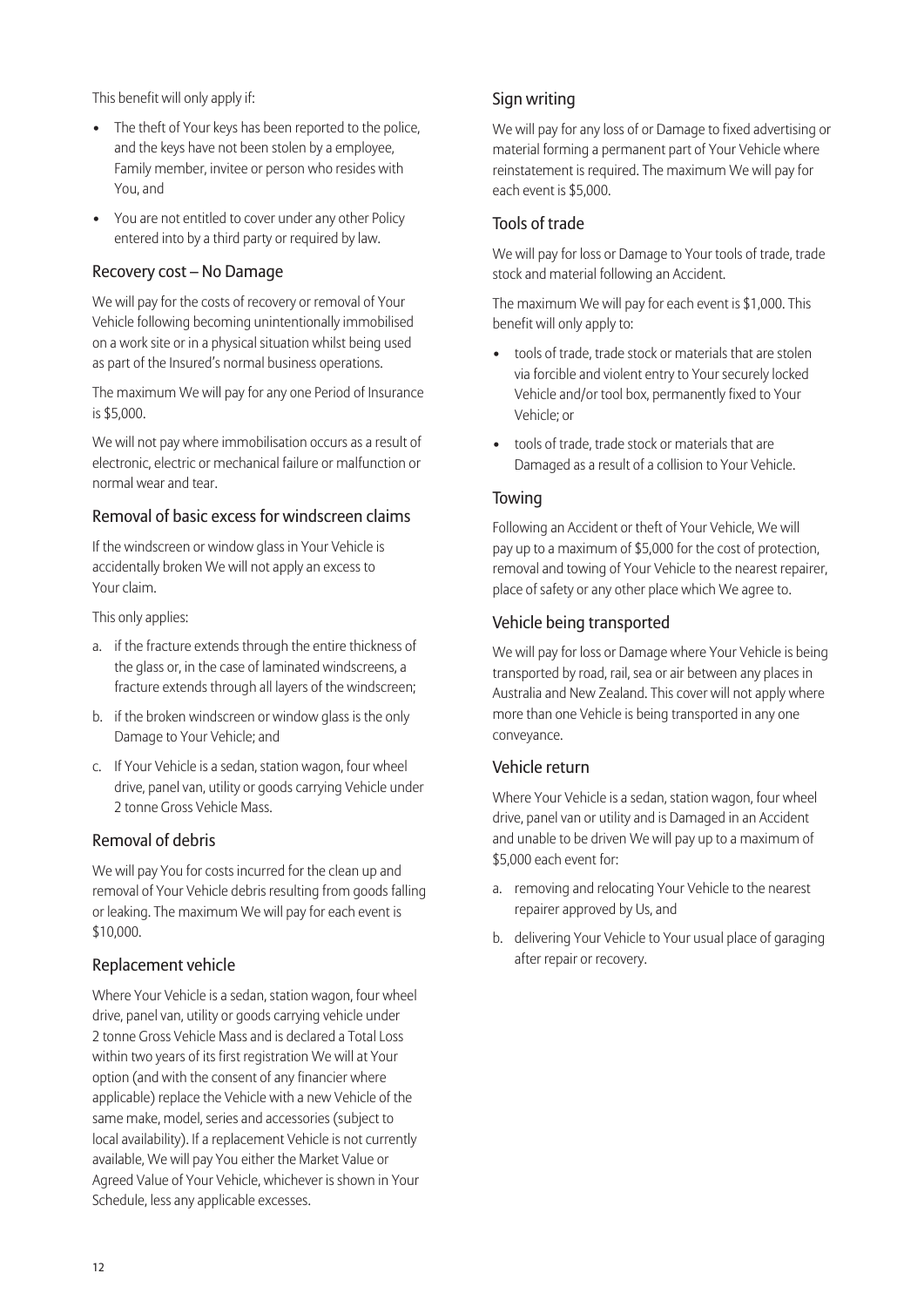## Restrictive cover option available under this section

#### Third Party Property Damage – Fire & Theft

Where Your Vehicle is a sedan, station wagon, four wheel drive, panel van or utility and Your Schedule shows that Third Party Fire & Theft cover applies, We will cover You under Section 1 for loss or Damage caused by:

- Fire, lightning, explosion, theft or illegal conversion; or
- An Accident caused by an uninsured third party.

The maximum amount We will pay is the lesser of the Market Value of Your Vehicle or \$5,000.

This benefit will only apply for an Accident if:

- the accident which gave rise to the claim was the fault of the driver of the other vehicle; and
- You can supply the name, address and registration of that driver or any other information that would reasonably allow Us to identify the person so that We can exercise Our rights of recovery; and
- the other vehicle was uninsured.

## Specific options available under section 1 – Loss of or Damage to Your Vehicle

Your Schedule will show if the Policy option is applicable. The following option is only available following loss or Damage to Your Vehicle insured under section 1 of this Policy, providing the loss or damage exceeds the relevant excesses payable by You.

#### Hire costs following an accident

Where Your Vehicle is a sedan, station wagon, four wheel drive, panel van or utility and the loss or Damage is caused by an Accident during the Period of Insurance, We will assist You in paying the cost of a hire vehicle;

- Up to 42 days rental of a sedan, station wagon or utility where We arrange the rental; or
- Up to a maximum of \$3,000 each Vehicle per claim where We are unable to arrange such rental.

Additional charges incurred, other than the daily rental rate, for any such rental are excluded.

## 3. Specific exclusions applicable to this section

Under Section 1 We will not pay for:

#### Loss of use

Loss or Damage suffered because You can not use Your Vehicle.

#### Wear and tear and breakdown

Loss or Damage caused by wear and tear, rust, corrosion, depreciation, or mechanical, structural, electrical or computer failures, malfunctions or non-performance.

#### Tyres

Damage to tyres or wheel rims caused by braking, road punctures, cuts or bursts.

#### Old damage

The costs of repairing pre-existing damage, or the costs of fixing faulty repairs which were done before the commencement of the Policy.

#### Intentional damage

Loss or damage intentionally caused by You or a person acting with Your express or implied consent.

#### Safeguard of vehicle

Loss of or further Damage to Your Vehicle following a loss or Accident, unless reasonable steps were taken to protect or safeguard Your Vehicle.

#### Incorrect fuel

Loss or Damage to Your Vehicle caused by the use of any incorrect fuel, coolant or additive.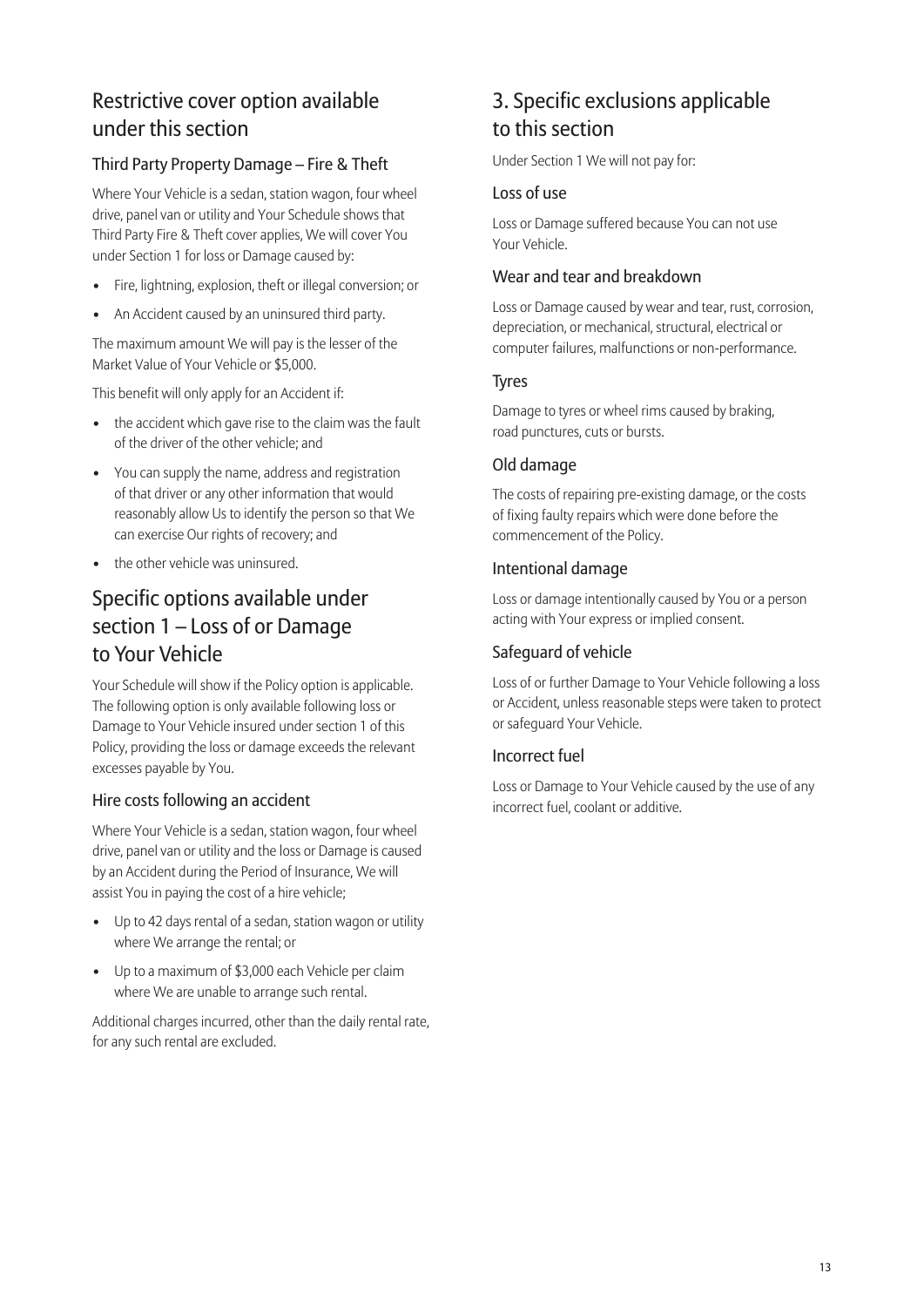## Section 2 – Third Party Property Damage

## 1. Cover for damage to other people's property (legal liability)

Where Your Vehicle is registered or licensed as required by law for use on public roads, We will cover You for any amount for which You become legally liable to pay as compensation in respect of loss or Damage to someone else's property caused by a motor vehicle Accident during the Period of Insurance, which is party or fully your fault up to the limit of indemnity.

This cover will apply only if Your legal liability for loss or Damage to someone else's property arises out of the use of Your Vehicle and is subject to the applicable Excess/es, conditions, exclusions and limit of indemnity.

The most we will pay arising out of any one motor vehicle accident is the limit of indemnity.

We also cover in accordance with this Section:

- a. any person who is driving, using or in charge of Your Vehicle with Your permission;
- b. a passenger travelling in Your Vehicle or who is getting into or out of Your Vehicle;
- c. Your employer, principal or partner, arising from Your use of Your Vehicle.

#### Limit of Indemnity

The maximum We will pay in respect of all claims arising from one accident or series of accidents resulting from the one original cause will not exceed:

- a. \$30,000,000 for all losses, excluding any claim(s) arising from the transportation of Dangerous Goods including cleanup, contamination or restitution of any land or waterway; or
- b. \$5,000,000 for all losses, arising from the transportation of Dangerous Goods including clean-up, contamination or restitution of any land or waterway, provided:

We will not cover, unless agreed by Us in writing, Your liability for any claim arising from the transportation of:

- a. explosives or radioactive goods; or
- b. gases in containers larger than 500 litres; or
- c. all other Dangerous Goods in containers larger than 400kg for solids or 450 litres for liquid or pastes; or
- d. all Dangerous Goods where transport does not comply with Australian Dangerous Goods Code an any other applicable legislation and regulations.

## 2. Additional benefits applicable to this section

We will also cover You for the following Additional benefits under Section 2 of this Policy. The maximum We will pay under the Additional benefits are inclusive of the limit of indemnity applicable.

In order to be sure that You are covered for these Additional benefits You should always contact Us for approval before You incur costs You wish to claim. If You do not, We will pay for costs incurred up to the amount We would have authorised had You sought approval from Us first.

#### Bodily injury (CTP gap liability)

We will also cover You, or a currently licensed driver of Your Vehicle driving the Vehicle with Your consent, for legal liability for death or bodily injury caused by or arising out of the use of Your Vehicle, if Your Vehicle is registered for use on a public road.

We will not pay:

- a. if the event or series of related events that gives rise to the legal liability or any part of it is covered or indemnified in any way by any:
	- statutory or compulsory insurance Policy or any statutory or compulsory insurance, or
	- compensation scheme or fund, even if the amount recoverable is nil.
- b. any amount of a claim over that recoverable under any:
	- statutory or compulsory insurance Policy or any statutory or compulsory insurance, or
	- compensation scheme or fund.
- c. if the legal liability would have been covered or indemnified in any way if You had not failed to:
	- insure Your Vehicle,
	- register Your Vehicle, or
	- comply with the requirements of any statutory or compulsory insurance Policy or any statutory or compulsory insurance or compensation scheme or fund.
- d. for legal liability to any:
	- person driving or in charge of Your Vehicle
	- of Your Employees, or
	- member of Your Family.
- e. for legal liability in respect of any psychological or psychiatric injury (other than to the extent that it is directly caused by or arises from serious physical bodily injury of the person who suffers the psychological or psychiatric injury).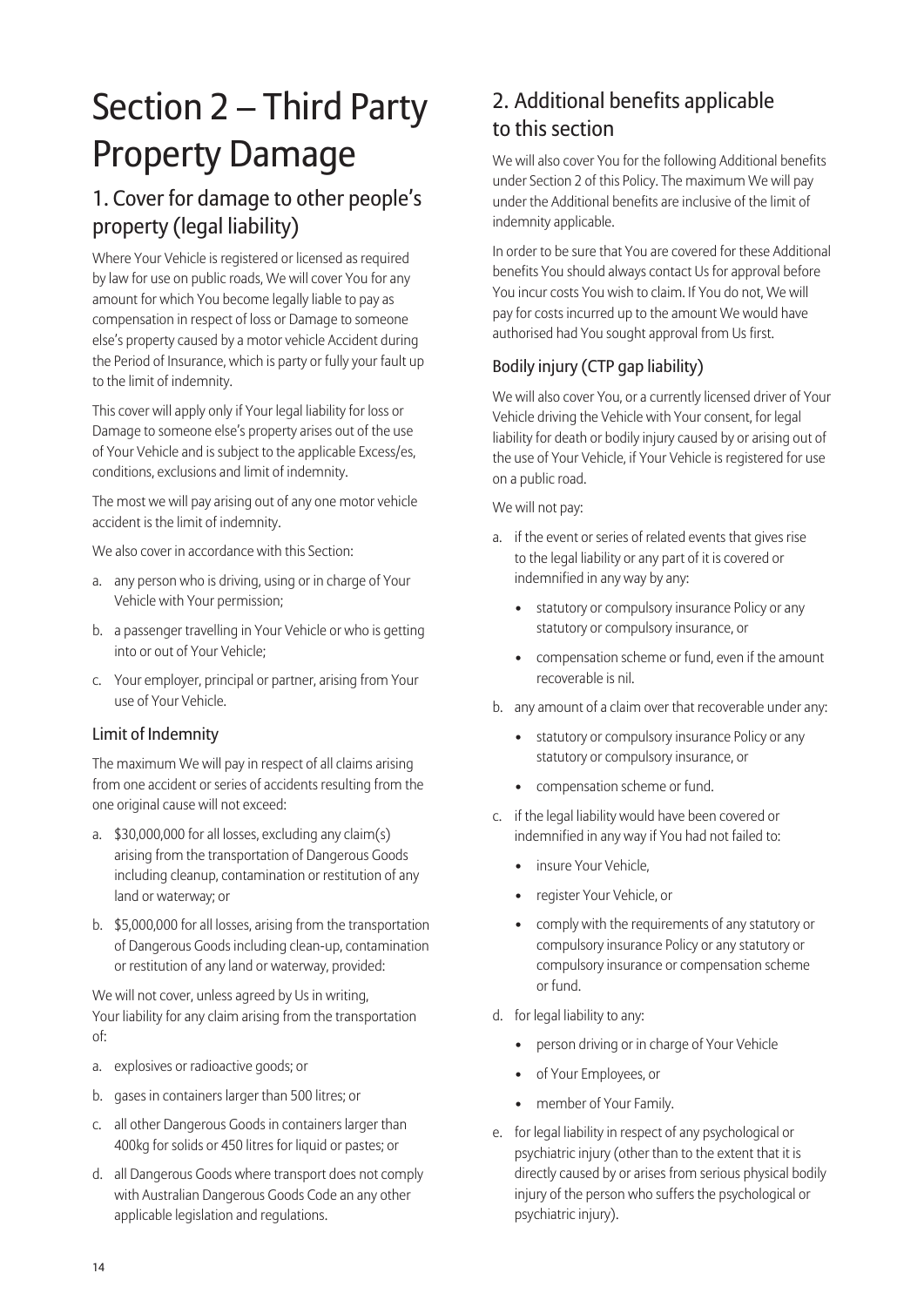- f. to the extent We are prejudiced by You or the person claiming under this section not notifying Us of a claim under this section as soon as reasonably possible after You or that person first become aware of an intention to make a claim against You or that person.
- g. for legal liability caused by or arising from an intentional act by You or any other person.
- h. any amount of exemplary, punitive or aggravated damages.
- i. if Your Vehicle is outside of Australia at the time of loss or accident.

#### Falling goods

We will cover You if the Accidental Damage to someone else's property is caused by goods falling from Your Vehicle.

#### Legal Costs

We will cover You for all legal costs and expenses in defending Your legal liability or any other person covered under 1. Cover for damage to other people's property (legal liability) in respect of any vehicle not owned or supplied by You while that vehicle is being used or driven by You or a person authorised by You in connection with Your business.

#### Loading and unloading

We will cover You if the Accidental Damage to someone else's property is caused by the loading and unloading of Your Vehicle.

#### Non owned vehicle liability

We will cover Your legal liability in respect of any Vehicle provided the Vehicle is a registered sedan, station wagon, four wheel drive, panel van or utility, and not owned or supplied by You while that Vehicle is being used or driven by You or a person authorised by You in connection with Your business.

#### Substitute vehicle

We will cover You for Accidental Damage to someone else's property caused by Your driving another vehicle not belonging to You (with the consent of the owner) whilst Your Vehicle cannot be used because it is undergoing repair or services. But We will not pay if the Vehicle is subject to a self drive hire agreement, or for Damage to the Vehicle You are driving.

#### Uninsured motorists

We will cover You for up to \$5,000 less any applicable excesses for Damage to Your Vehicle caused in an Accident with another vehicle during the Period of Insurance if:

- The driver of the other vehicle was at fault:
- The other vehicle was uninsured: and
- You can tell Us who the other driver was and identify the other vehicle or provide information that would reasonably allow Us to identify the other driver or the other vehicle so that We can exercise Our rights of recovery.

This cover is not applicable where You have Section 1 – Loss of or Damage to Your Vehicle cover.

### 3. Specific exclusions applicable to this section

The following exclusions apply to Section 2:

#### Unregistered vehicles

We will not pay if Your Vehicle is unregistered at the time of the event giving rise to the claim. However, We will cover Your liability in respect of the unregistered Vehicle in a place that requires registration, provided:

- a. You have complied with the appropriate statutory requirements and obtained necessary permits to move the unregistered Vehicle, or
- b. Your Vehicle is a towed Vehicle for which registration is not required by law.

#### Underground pipes and cables

We will not pay for liability for Damage to underground services, pipes, cables or the like caused by or arising out of the use of Your Vehicle, or liability in respect of Damage to any land or fixed property arising howsoever from vibration or from the removal or weakening of or interference with support to land, buildings or any other property, arising out of the use of Your Vehicle.

If Your Vehicle comes into direct contact with overhead cables, wires or conduits, We will pay only for the repair of the direct Damage so caused, up to a maximum of \$100,000 each event.

#### **Trailers**

We will not pay for Damage caused or contributed to by more than the legally permitted number of trailers attached to Your Vehicle.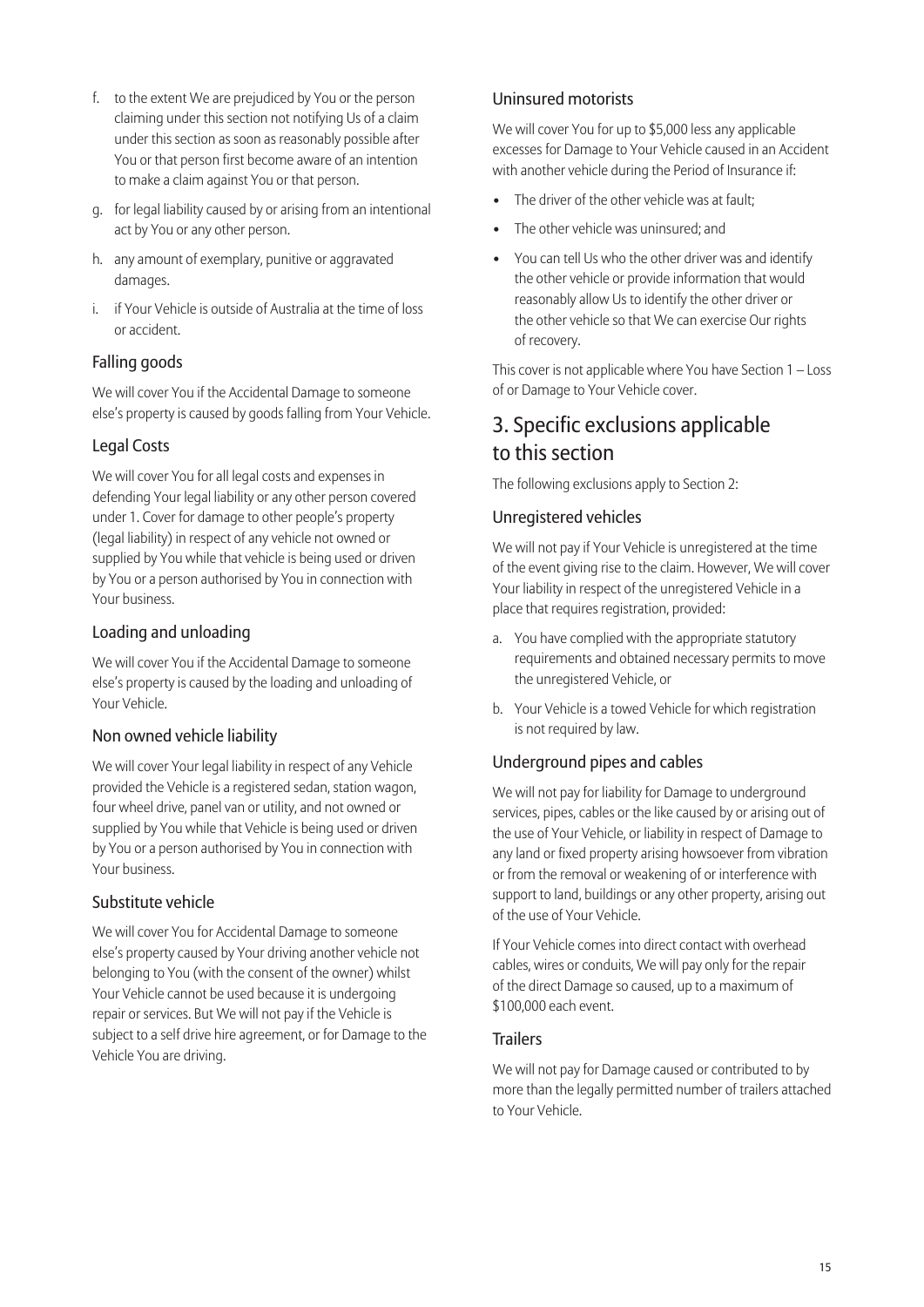#### Personal property/property in Your Custody

We will not pay for damage to property belonging to or in the custody of You or any person entitled to cover under Section 2. This exclusion shall not apply to Employees or visitor's vehicles whilst contained within a car park owned or operated by You.

#### Fines, penalties, punitive damages

We will not pay for any fines, penalties, or aggravated, exemplary or punitive damages.

#### Radioactive materials

We will not pay if Your Vehicle is being used for or is attached to or is towing a Vehicle, mobile machine and/or trailer, for the commercial transport of radioactive materials.

#### Vehicle used on rails

We will not pay if Your Vehicle is used on rails or tracks at the time of Accident.

#### Hooks and hoists

We will not pay for claims caused by goods falling from the hook or hoisting apparatus of any crane or similar lifting equipment.

#### Aircraft Liability

We will not pay for liability for loss or damage to any Aircraft resulting from an Accident caused by or arising from the use of Your Vehicle.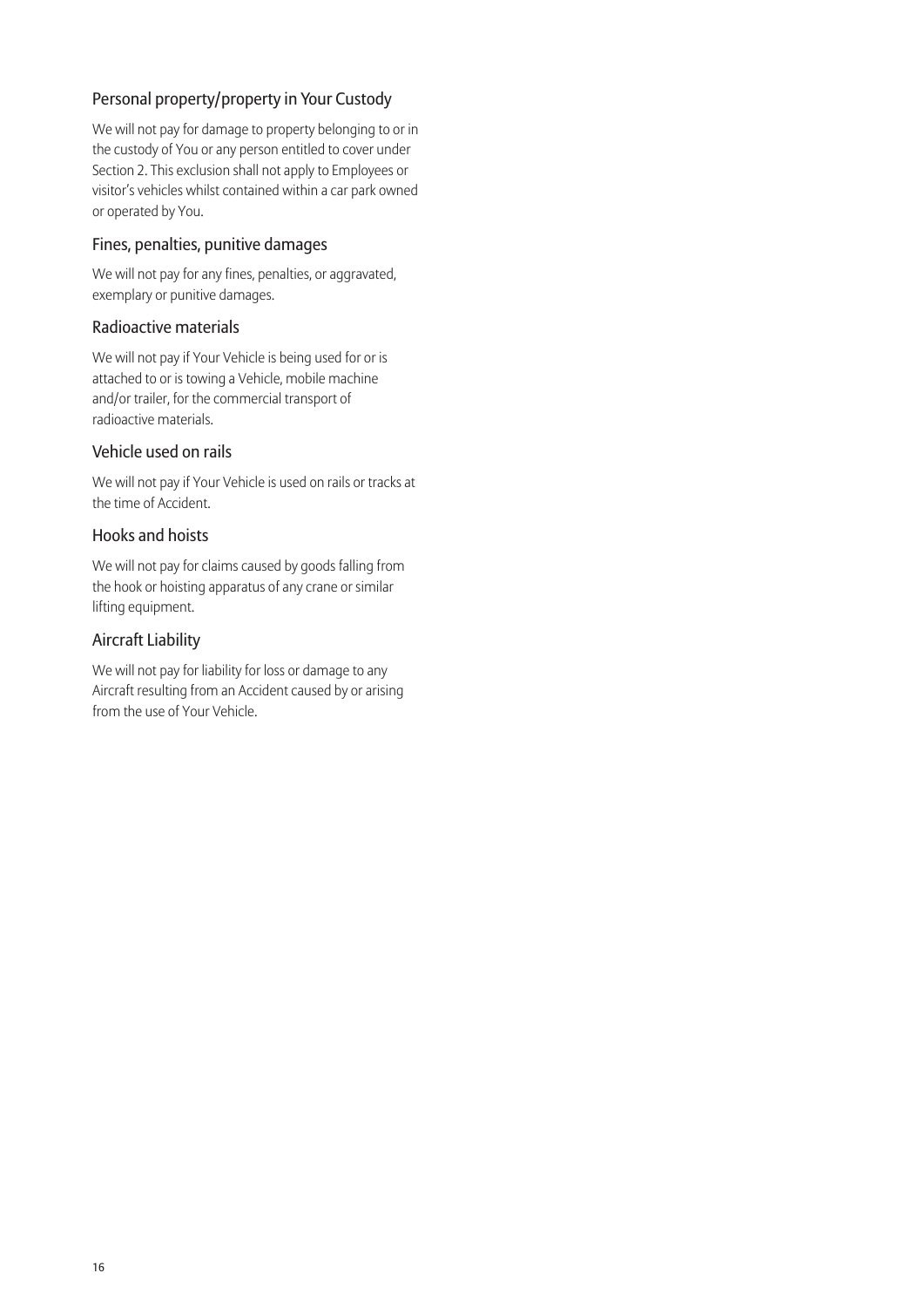## General Exclusions applicable to all sections of the Policy

The following exclusions apply to the whole Policy.

We will not pay if:

#### Driving under the influence of drugs/alcohol

The Damage, loss or injury is caused while Your Vehicle is being driven by any person impaired by or under the influence of any drug or alcohol, or by any person with a percentage of drug or alcohol in their breath or blood in excess of that allowed by law.

However, if You can prove You did not know that the driver of Your Vehicle was so affected, We will cover You but not the driver of Your Vehicle.

This exclusion shall not apply if it contravenes the law of the state in which the Policy was issued.

#### Submitting to test

The driver of Your Vehicle refuses a request from a person with legal authority to take a breath, blood or other test to determine the percentage of drugs or alcohol in the person's breath or blood.

However, if You can prove You did not know that the driver of Your Vehicle refused to submit to the test, We will cover You but not the driver of Your Vehicle.

This exclusion shall not apply if it contravenes the law of the state in which the Policy was issued.

#### Unlicensed drivers

The loss or Damage is caused while Your Vehicle is being driven (with Your consent) by any person who is not licensed under any relevant law to drive such a Vehicle.

However, if You can prove the driver's licence was fraudulently produced or had unintentionally lapsed or was cancelled unknown to You as a result of unpaid parking fines and the driver was the holder of a licence in the 12 months immediately prior to the lapsing or cancellation of the licence and You allow Us to use all remedies available to recover all costs associated with any loss or Damage occasioned or liability incurred by the driver of the Vehicle We will cover You.

#### Overloaded vehicle

The loss or Damage is caused or contributed to by Your Vehicle being used to carry or tow a load or carry passengers greater than that for which Your Vehicle was constructed.

#### Unroadworthy condition

Your Vehicle is used in an unroadworthy or unsafe condition. However, We will cover You if You can prove that the condition could not reasonably have been detected by You or that the loss, Damage or liability was not caused by or contributed to by the unroadworthy or unsafe condition.

#### Approved fuel systems

Loss or Damage is caused by a fuel system which does not comply with the relevant Australian Standard.

#### **Tests**

Your Vehicle is being tested other than in connection with service or repair by a person who is qualified to carry out the service or repair or who is acting under the supervision of such a person.

#### Motor sports events

Your Vehicle is used in connection with a race, trial, test, contest or other sports event.

#### **Experiments**

Your Vehicle is used in connection with the motor trade for experiment, test, trial, demonstration or towing.

#### Hire or reward

Your Vehicle is used for carrying passengers for hire or reward, except for a private pooling arrangement including private courtesy bus arrangements or when You receive a travelling allowance from Your full time employer.

#### Hire for Your vehicle

Your Vehicle is being used or let for hire.

#### Stock in trade

Your Vehicle is in the possession of another person for the purpose of sale.

#### Seizure of vehicle

Your legal interest in Your Vehicle ceases, or Your Vehicle is seized or taken possession of by any persons lawfully entitled to do so.

#### Illegal purpose

The loss or Damage is caused or contributed to by Your Vehicle being used for any illegal purpose with Your consent.

#### War

The loss or Damage is caused by war, foreign hostilities, civil war, rebellion, revolution, insurrection, military or usurped power, or looting, sacking or pillage following any of these events.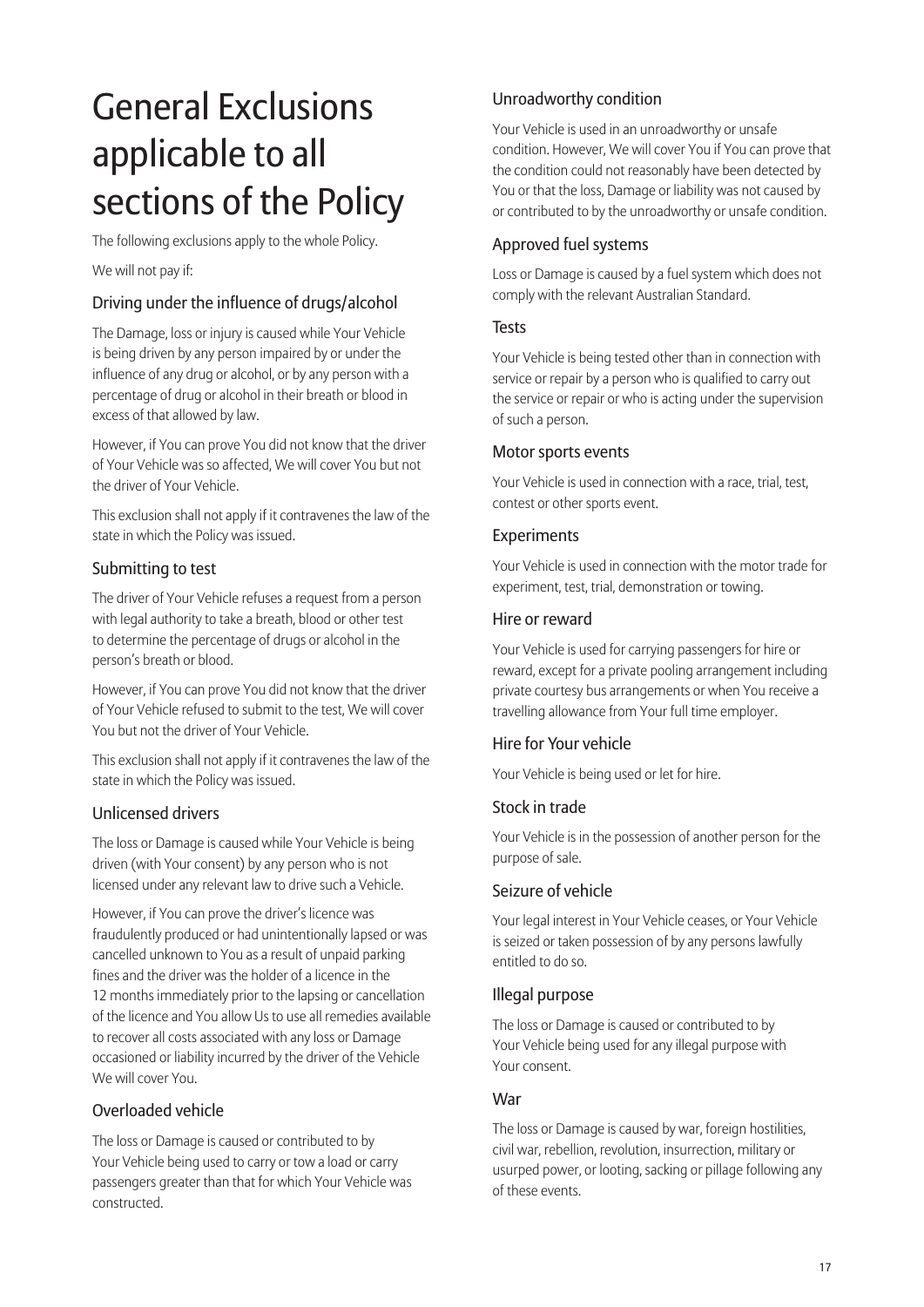#### Nuclear waste/material

The loss or Damage is caused by the use, existence or escape of any nuclear fuel, nuclear material or nuclear waste.

#### Geographical limitation

The loss or Damage occurred while Your Vehicle was not in Australia or New Zealand.

#### Bitumen and/or Concrete Setting

Loss or Damage for the settling or hardening of any concrete, bitumen, cement products or similar products or their derivatives.

#### Caravans

In respect of caravans where:

- a. any loss or Damage to awnings or annexes caused by storm, hail or wind;
- b. liability at law by way of damages in respect of death or bodily injury, or Damage to property of any person in the caravan, or entering alighting therefrom;
- c. contents of the caravan other than the permanent fixtures, fittings, furniture, furnishings and bottled gas equipment contained in or on Your caravan and which would normally be sold with it;
- d. theft or burglary unless due to forcible and violent entry to the locked caravan.

#### Cranes and Lifting Devices

Loss or Damage arising out of the operation of any crane or lifting device insured by this Policy:

- a. caused or contributed to by being loaded in excess of the safe working load specified by the responsible statutory authority and/or manufacturers;
- b. whilst being used in any raising, carrying or lowering operation in which a single load is shared by two or more cranes or lifting devices unless the insurer's prior consent has been obtained in writing.

#### Asbestos

Notwithstanding any provision to the contrary within this Policy or any endorsement thereto, it is agreed that this Policy shall not apply to and does not cover any actual or alleged liability whatsoever for any claim or claims in respect of loss or losses directly or indirectly arising out of, resulting from or in consequence of, or in any way involving asbestos, or any materials containing asbestos in whatever form or quantity.

#### Terrorism

Notwithstanding any provision to the contrary within this Policy or any endorsement thereto, this Policy excludes and does not cover death, injury, illness, loss, Damage, cost or expense directly or indirectly caused by, contributed to by, resulting from or arising out or in connection with any act of terrorism, as defined herein, regardless of any other cause or event contributing concurrently or in any other sequence to the loss.

An act of terrorism includes any act, or preparation in respect of action, or threat of action designed to influence the government de jure or de facto of any nation or any political division thereof, or in pursuit of political, religious, ideological or similar purposes to intimidate the public or a section of the public of any nation by any person or group(s) of persons whether acting alone or on behalf or in connection with any organisation(s) or government(s) de jure or de facto, and which:

- involves violence against one or more persons ; or
- involves Damage to property; or
- endangers life other than that of the person committing the action; or
- creates a risk to health or safety of the public or a section of the public; or
- is designed to interfere with or to disrupt an electronic system.

This Policy also excludes and does not cover death, injury, illness, loss, Damage, cost or expense directly or indirectly caused by, contributed to by, resulting from, or arising out of or in connection with any action in controlling, preventing, suppressing, retaliating against, or responding to any act of Terrorism.

#### Financial loss

For any financial loss occurring because:

- You cannot use Your Vehicle;
- Your Vehicle's value was less after being repaired; or
- Your Vehicle's working life has been reduced.

#### Underground mining

Your Vehicle was being used for:

- drilling or tunneling whilst underground; or
- driven in an underground mine or mining shaft

when the loss or Damage occurred.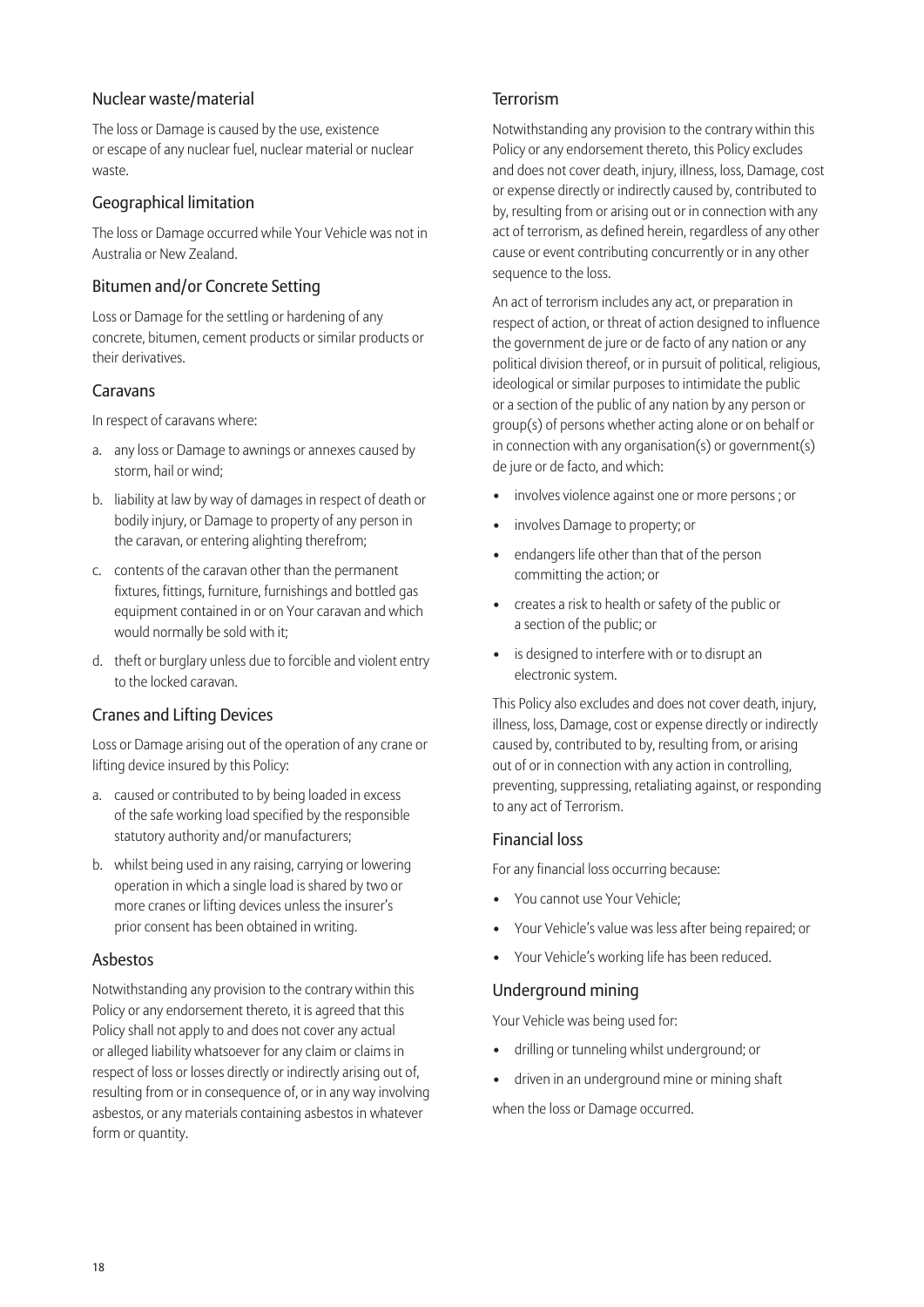## General Conditions applicable to all sections of the Policy

## 1. Breach of conditions

Breach of or non-compliance with any Policy condition(s) by one insured named in Your Schedule will not prejudice any other named insured.

## 2. Cross liability

We agree that each person comprising the insured named in Your Schedule is considered as if that person were the only person named as the insured, and We waive Our rights of subrogation against any of those persons named as the insured. The Limits of Liability stated elsewhere in this policy are not affected or increased as a consequence of this condition.

## 3. Joint insured

A claim lodged by any one person covered by the Policy is considered to be a claim by all persons covered by the Policy.

### 4. Acquired companies

We will cover any company or subsidiary company formed, purchased or otherwise acquired by You during the Period of Insurance as if they were You provided that You:

- hold a controlling interest in the company;
- advise Us of Your interest in the company no later than 14 days from the date of acquisition, and if You do not, We may reduce or deny Your claim to the extent We are prejudiced by Your delay;
- advise Us the number of additional Vehicles insured; and
- pay Us any additional premium required.

## 5. Changes to Your insurance details – what You must tell Us

You must tell Us as soon as reasonably possible if during the Period of Insurance:

- a. if there have been any circumstances which could give rise to a claim under the Policy; or
- b. Your Vehicle is modified in a manner that affects its value or performance in any way.

When We receive this information, We may:

- propose changes to the terms and conditions of the Policy, or
- propose to charge You additional premium, or
- cancel the Policy if there is a change and We can't reach an agreement with You on altered terms and conditions or premium, or We are no longer prepared to insure You because there has been a material change to the risk, or
- decide not to offer to renew the Policy.

If You do not provide the information as soon as reasonably possible, We may refuse or reduce a claim under Your Policy to the extent We are prejudiced by the delay or failure to provide this information.

Before We agree to renew the Policy You must tell Us if, during the current Period of Insurance, You or any person who is a driver of Your Vehicle has:

- had any fines or penalties imposed for a traffic offence, other than a parking fine, or
- been convicted of any traffic offences, or
- had a drivers' licence cancelled or suspended or been disqualified from holding a driver's licence for any period, or
- been responsible for causing any motor Vehicle accident, or
- had any motor Vehicle Damaged or stolen.

For Your assistance We have provided a full explanation of Your duty of disclosure and the consequences of non-disclosure under the heading "Your Duty of Disclosure" on page 3.

## 6. Keeping evidence of the value of the insured property

You should keep evidence of the value of all property covered under the Policy. You should also keep evidence of the amount of any Accidental Damage.

## 7. Premium payment by direct debit

You may have chosen to pay the premium for the Policy by direct debit from a financial institution holding Your account or Your credit card account. If You choose this option, the financial institution may dishonour the direct debit payment due to lack of funds in Your account. If this occurs, We may charge You for any direct and indirect costs which We incur arising from the payment being dishonoured.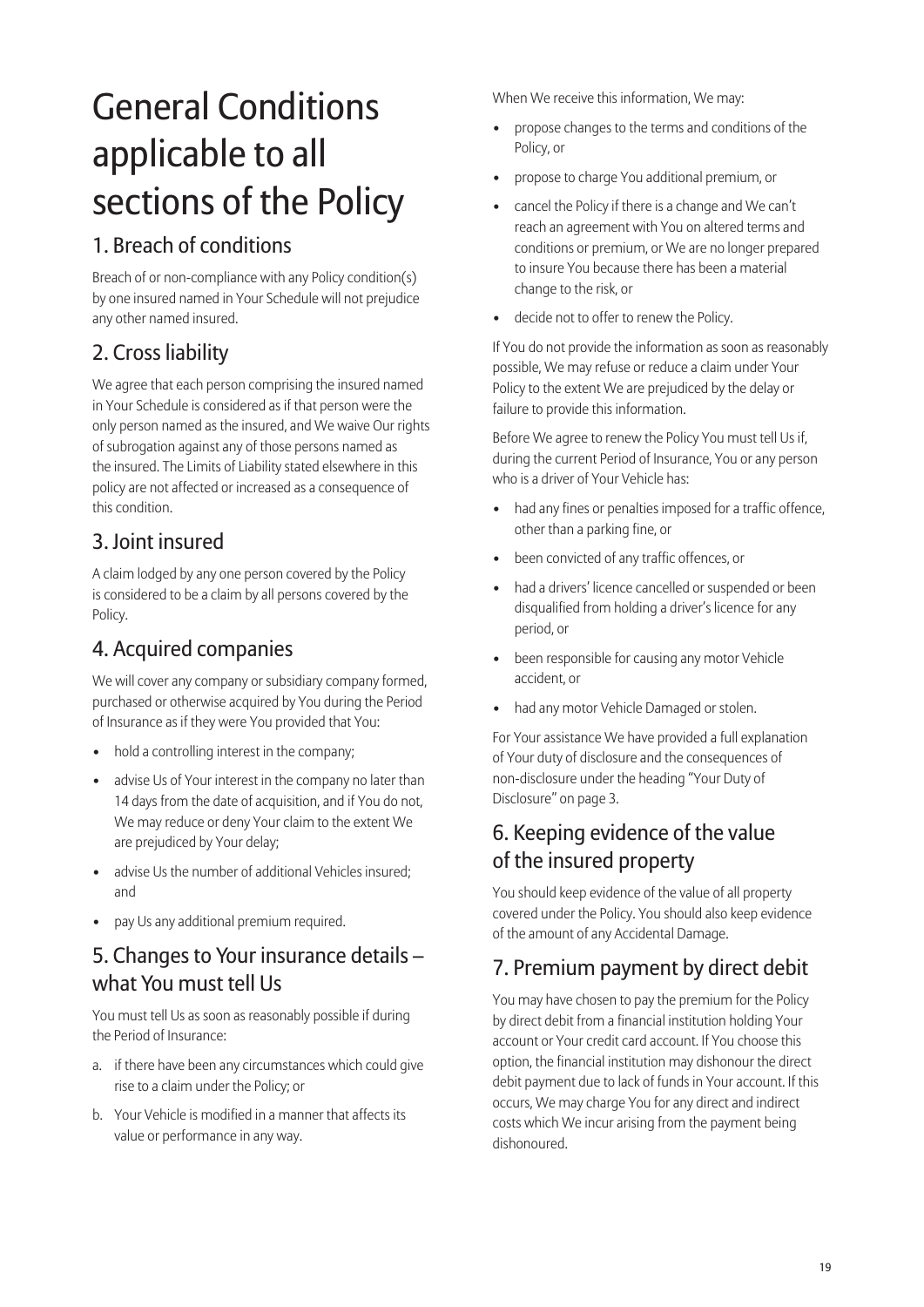## 8. Prevention of loss or damage

We may not pay Your claim if You do not take all reasonable precautions to prevent injury, loss or Damage, including securing Your Vehicle against unauthorised entry when it is unattended. This includes removing Your keys and locking the Vehicle. It is a condition of the Policy that Your Vehicle be kept in good repair.

We may reduce or refuse a claim to the extent that Your Vehicle's state of repair contributed to or caused the loss.

## 9. GST notice

The Policy has a GST provision in relation to Premium and Our payment to You for claims. It may have an impact on how You determine the amount of insurance You need. Please read it carefully. Seek professional advice if You have any queries about GST and Your insurance.

#### Sums insured

All monetary limits in the Policy may be adjusted for GST in some circumstances (see below).

#### Claim settlements – Where We agree to pay

When We calculate the amount We will pay You, We will have regard to the items below:

#### Acquisition of goods, services or repairs

Where You are liable to pay an amount for GST in respect of an acquisition relevant to Your claim (such as services to repair a Damaged item insured under the Policy) We will pay for the GST amount. We will pay the GST amount in addition to the Sum Insured/limit of indemnity or other limits shown in the Policy or in Your Schedule (unless We state GST is included in Sum Insured or Limit of Indemnity). If Your Sum Insured/limit of liability is not sufficient to cover Your loss, We will only pay the GST amount that relates to Our settlement of Your claim. We will reduce the GST amount We pay for by the amount of any input tax credits to which You are or would be entitled.

#### Payment as compensation

Where We make a payment under the Policy as compensation instead of payment for a relevant acquisition, We will reduce the amount of the payment by the amount of any input tax credit that You would have been entitled to had the payment been applied to a relevant acquisition.

#### Disclosure – Input tax credit entitlement

If You register, or are registered, for GST You are required to tell Us Your entitlement to an input tax credit on Your Premium. If You fail to disclose or understate Your entitlement, You may be liable for GST on a claim We may pay. The Policy does not cover You for this GST liability, or for any fine, penalty or charge for which You may be liable.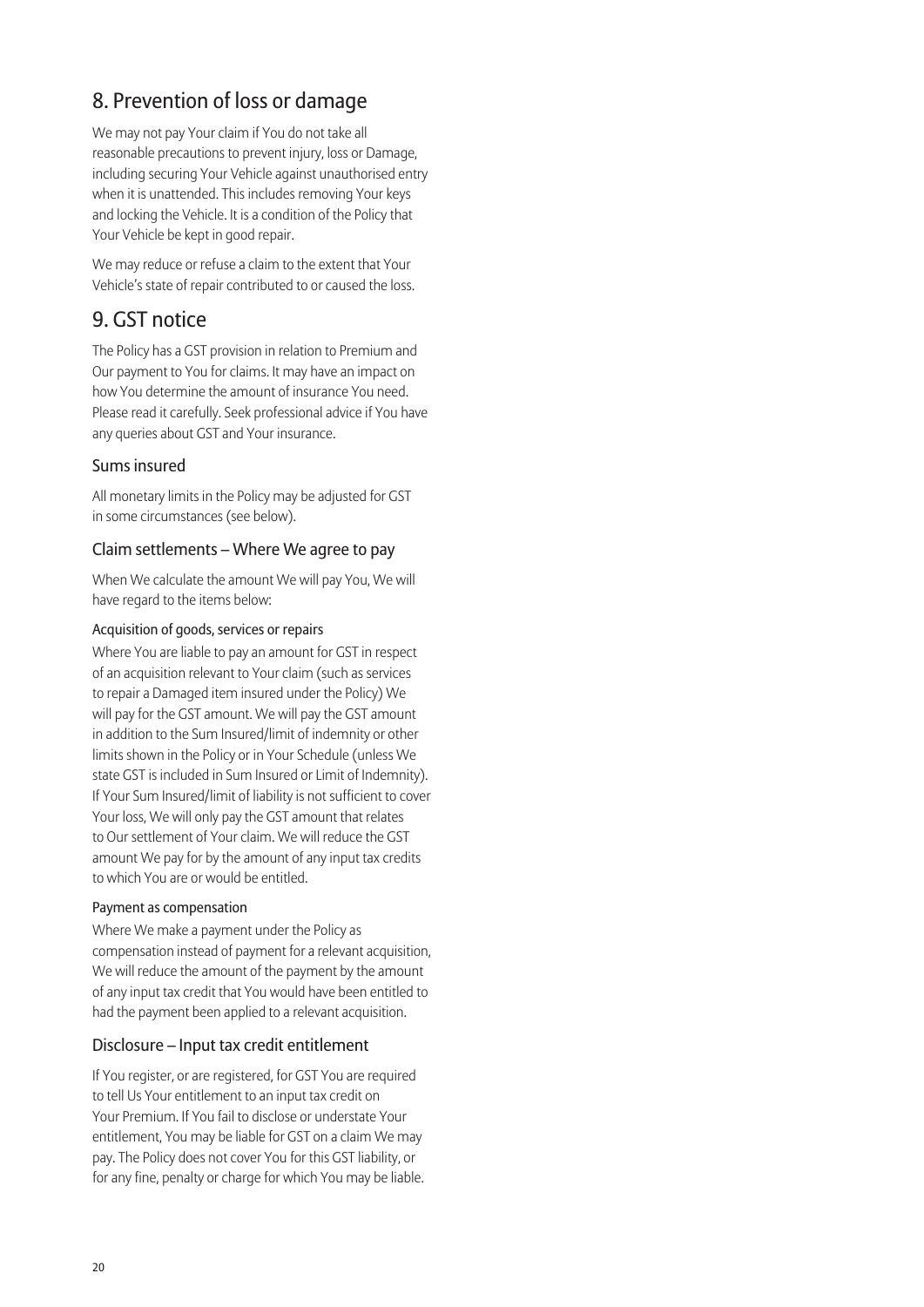## Making a claim

## What You must do

In order to be sure that You are covered under this Policy, You should always contact us for approval before You incur costs You wish to claim. If You do not, We will pay for costs incurred to the amount we would have authorised had You sought approval from Us first.

We may reduce or refuse Your claim to the extent We are prejudiced if You do not act as follows:

#### 1. Do not admit liability

You should not:

- a. admit guilt or liability, or make a promise or offer of payment in connection with any claim; or
- b. offer or agree to settle any claim, without Our written consent.

If You do, We may reduce or refuse Your claim to the extent We are prejudiced.

We are entitled to take over and conduct the defence of any claim made against You for damages by a third party. We have full discretion in conducting any negotiations, proceedings and the settlement of claims. We will act reasonably having regard to Your interests, and will keep You informed if You ask Us to.

If the claim is for legal liability, You may make a written request to Us to agree that You are covered in respect of the claim.

#### 2. Prevent further damage

You must take all reasonable precautions to prevent any further loss, damage or liability.

#### 3. Contact the police

Depending on the laws of the State or Territory in which the accident occurs, You must:

- a. contact the police if any person was injured as a result of the accident;
- b. request the police to attend the scene of the accident;
- c. go to the local police station to complete a 'Self Reporting Collision Form' if the police inform You that it is not necessary for them to attend the scene of the accident.

You must contact the police as soon as reasonably possible if Your Vehicle is stolen or maliciously Damaged.

#### 4. Contact Us as soon as possible

If there is any accidental loss, Damage or liability which is likely to result in a claim, You must tell Us as soon as reasonably possible the full details of any accidental loss, damage or anticipated or alleged liability. If You do not notify Us as soon as reasonably possible, We may reduce or deny Your claim to the extent We are prejudiced by Your delay.

You or Your representative must give Us full details in the manner We request which will be either:

- a. verbally; or
- b. in writing by completing Our claim form which will be supplied to You when You contact Us The process for authorising repairs to Your Vehicle is explained under "Authorising repairs".

Any correspondence You receive regarding the accident or event must be sent to Us as soon as reasonably possible. You must advise Us as soon as reasonably possible of:

- a. any notice of impending prosecution;
- b. details of any inquest or official enquiry.

## What happens after You make a claim

#### 1. Excess

An excess is the amount shown in Your Schedule or in this document which You will need to pay as a contribution to the claim unless We state an excess does not apply. The payment of an excess helps to keep the cost of Your premium down by reducing the number of small claims. If We settle Your claim by cash settlement We will deduct the excess from the amount We pay You. In other circumstances, You may need to pay the excess as a contribution to the repair or replacement.

There are different types of excess which may apply to You or the driver of Your Vehicle at the time of the claim.

#### These are:

#### a. Basic excess

The basic excess is the amount You will need to pay as a contribution to each claim. The amount of the basic excess will be shown on Your Schedule beside the heading "Basic excess".

#### b. Additional excesses

If You make a claim for an accident when Your Vehicle was being driven by or was in the charge of a driver:

- i. all drivers up to the age of 21 years,
- ii. a driver aged between 21 and 25 years,
- iii. drivers aged greater than 25 years but have held their Australian driver licence for less than 2 years,

You must pay the additional excess shown in Your Schedule in addition to the basic excess.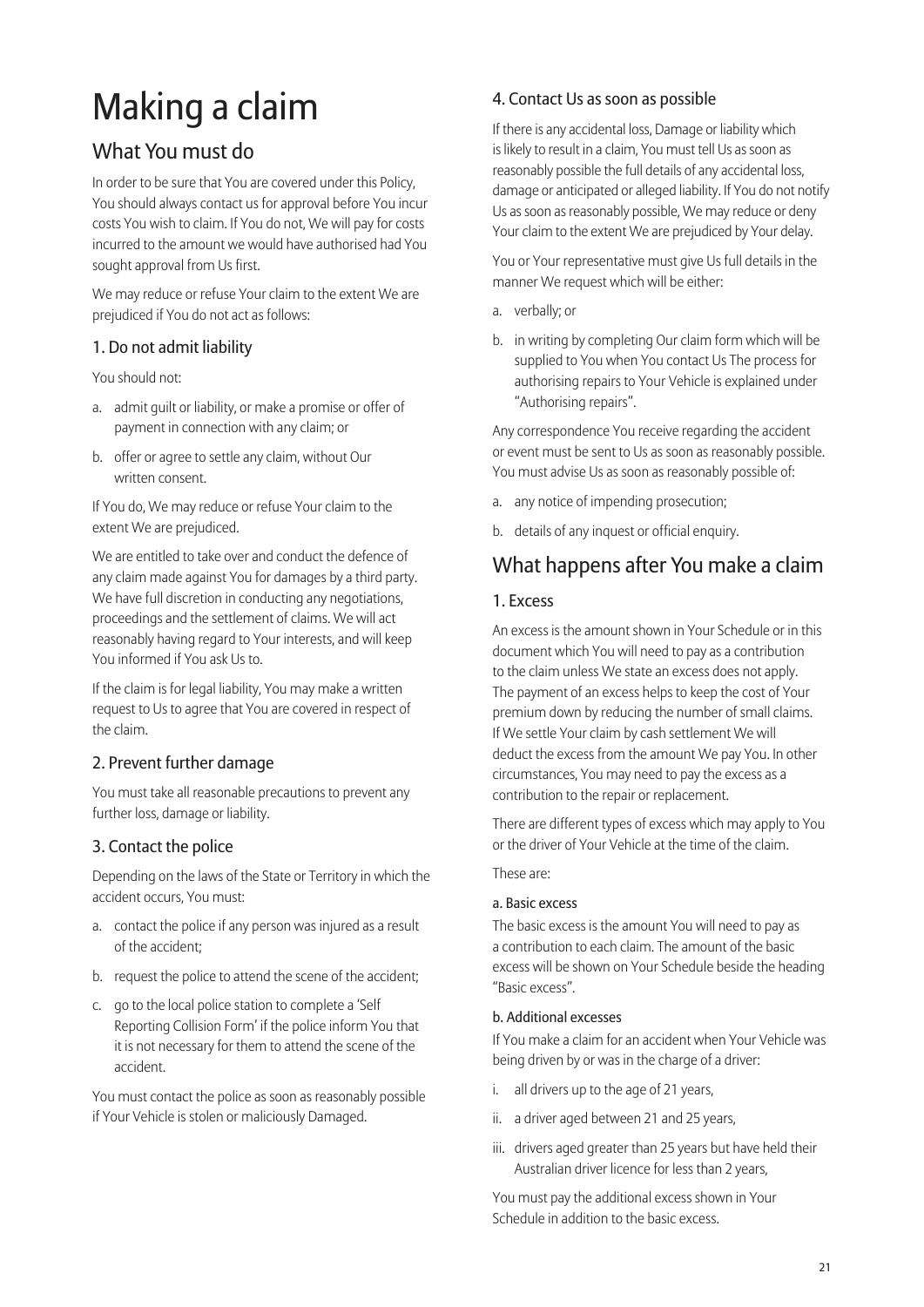You will not have to pay additional excess shown in Your Schedule if You are claiming for any of the following:

- windscreen or window glass Damage only;
- theft;
- hail, storm or flood Damage;
- Malicious Damage; or
- Damage to Your Vehicle while parked.

#### c. Tipping excess

An additional excess of \$1,000 will apply if Your Vehicle is a rigid body tipper or a tipping trailer and the event which gives rise to a claim occurs whilst the tipping hoist is fully or partially elevated.

#### 2. Faultless excess

You will not be required to pay the basic, age and/or inexperienced driver excess if:

- the accident which gave rise to the claim was the fault of the driver of the other vehicle; and
- You can supply:
	- the name and address of that driver,
	- the registration number of the Vehicle, or
	- any other information that would reasonably allow Us to identify the other person so that We can exercise Our rights of recovery, and
- Your Vehicle was a sedan, station wagon, four wheel drive, panel van, utility or goods carrying Vehicle under 2 tonne Gross Vehicle Mass, and
- The amount of the claim exceeds Your basic and age excess under the Policy and is not a claim for windscreen damage.

#### 3. When You are at fault

You are at fault if You:

- are responsible for the accident; or
- contributed to the cause of an accident.

#### 4. Choice of repairer

We can assist You in selecting a suitable repairer to repair the damage to Your Vehicle; however You also have the right to choose Your own repairer. In both instances We will work closely with the repairer to strive to achieve the best repair outcome for You however We may require a second quotation from a repairer chosen by Us. We will then choose (subject to any relevant Policy limits and acting reasonably) to:

- authorise the repairs at Your repairer of choice;
- pay You the reasonable cost of repairing Your Vehicle; or

move Your Vehicle to a repairer We both agree will repair Your Vehicle. In the instance that We both agree to move Your Vehicle We will provide You with a rental vehicle for up to 3 days in addition to any other benefit provided under Your Policy.

#### 5. Authorising repairs

- a. Where You have loss of or damage cover You may only authorise emergency repairs as detailed on page 11 under "Emergency repairs". You should not authorise further repairs to Your Vehicle without Our prior consent.
- b. Before We make a decision regarding Your claim and repairs to Your Vehicle, We may need to inspect Your Vehicle. A motor vehicle assessor will be appointed by Us. We or Our assessor will make the necessary arrangements with You.

#### 6. Parts, extras and accessories

If We are unable to repair the part We use new, recycled or reconditioned parts that meet the requirements of Australian Design Rules (ADR). If such parts are not available or appropriate, parts from alternative distribution channels may be used.

We will not pay any amount greater than the maker's last list price in Australia (together with a reasonable charge for fitting) for the supply of any part, extra or accessory.

In the event that any part, extra or accessory cannot be obtained immediately, We may choose to pay You the value of the part, extra or accessory (together with a reasonable charge for fitting) rather than supply the part, extra or accessory.

#### 7. Sublet repairs

If Your Vehicle requires Us to engage the services of a specific specialist repairer and/or supplier We may sublet that component to such repairer or supplier.

#### 8. Guarantee and warranty

We guarantee materials and workmanship on repairs We authorise for as long as You own or lease Your Vehicle. This guarantee is not transferable.

#### 9. Assist Us with Your claim

You must assist Us with Your claim. This means give Us all the information and assistance with Your claim which We may reasonably require. If You do not We may not pay Your claim or provide cover to the extent We are prejudiced by that failure.

If We have the right to recover any amount payable under the Policy from any other person, You must take reasonable steps to co-operate with Us in any action We may take.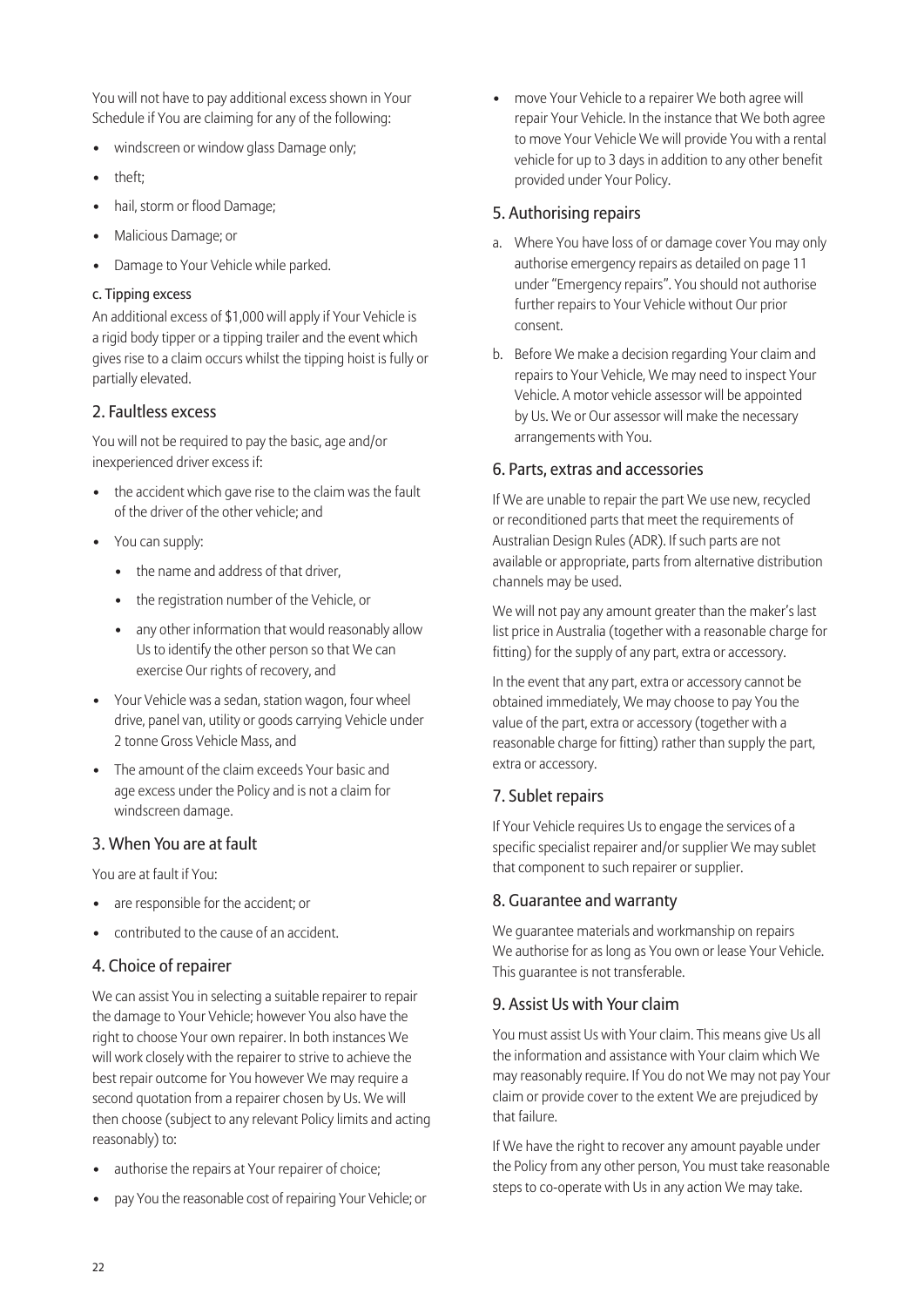#### 10. Our rights of recovery

We have the right to recover from any person, in Your name, the amount of any claim paid under the Policy and We have full discretion in the conduct, settlement or defence of any claim in Your name. We will act reasonably having regard to Your interests, and will keep You informed if You ask Us to. If We recover more than the amount We have paid to You or on Your behalf, We will pay You the balance.

#### 11. Salvage of Your vehicle when it is a total loss

If Your Vehicle is a Total Loss and We have agreed to replace Your Vehicle, pay the Market Value, Sum Insured or Agreed Value for Your Vehicle:

- the wreckage of Your Vehicle will become Our property, and
- We will keep the proceeds of any salvage sale.

At Our discretion (and if safe to do so), You may reclaim the wreckage if You agree to pay the salvage price.

#### 12. Payment of unpaid premium when Your vehicle is a total loss

If Your Vehicle is a Total Loss and We have agreed to pay the Market Value, Sum Insured or Agreed Value for Your Vehicle:

- the amount of any unpaid premium for the Period of Insurance will be deducted from the amount payable to You, and
- if We are replacing Your Vehicle, You must pay Us the balance of any unpaid premium or instalments for the Period of Insurance.

#### 13. GST

We will adjust Your claims payment in accordance with the GST provision noted under "General conditions applicable to all sections of the Policy", "GST notice" on page 20.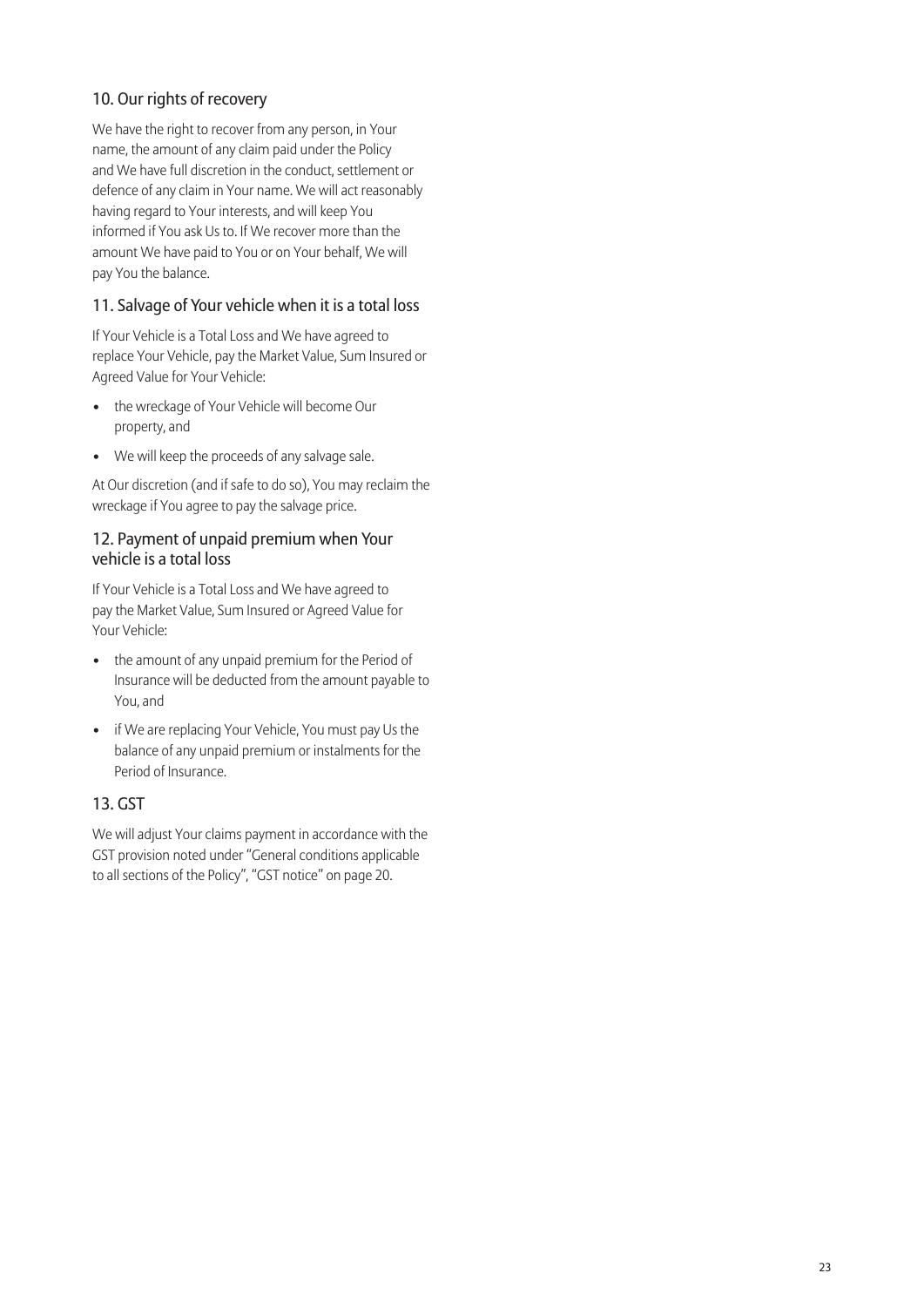This page has been left blank intentionally.

Text 088 02.21